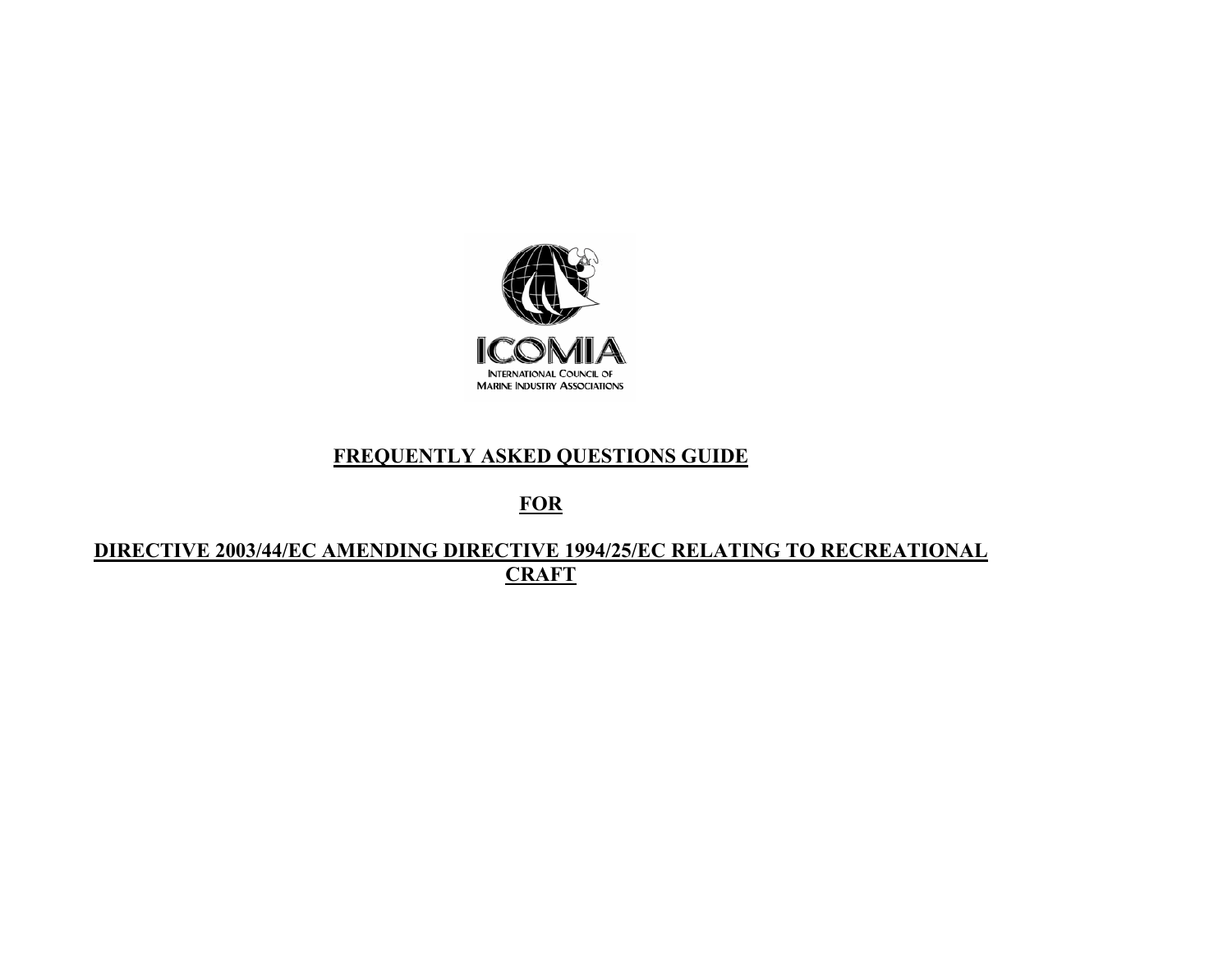### **CONTENTS**

Summary Page 3 Table of Questions Pages 5-6 FAQs - Answers Pages 7-21 List of EN ISO Standards relating to Directive 2003/44/EC Page 21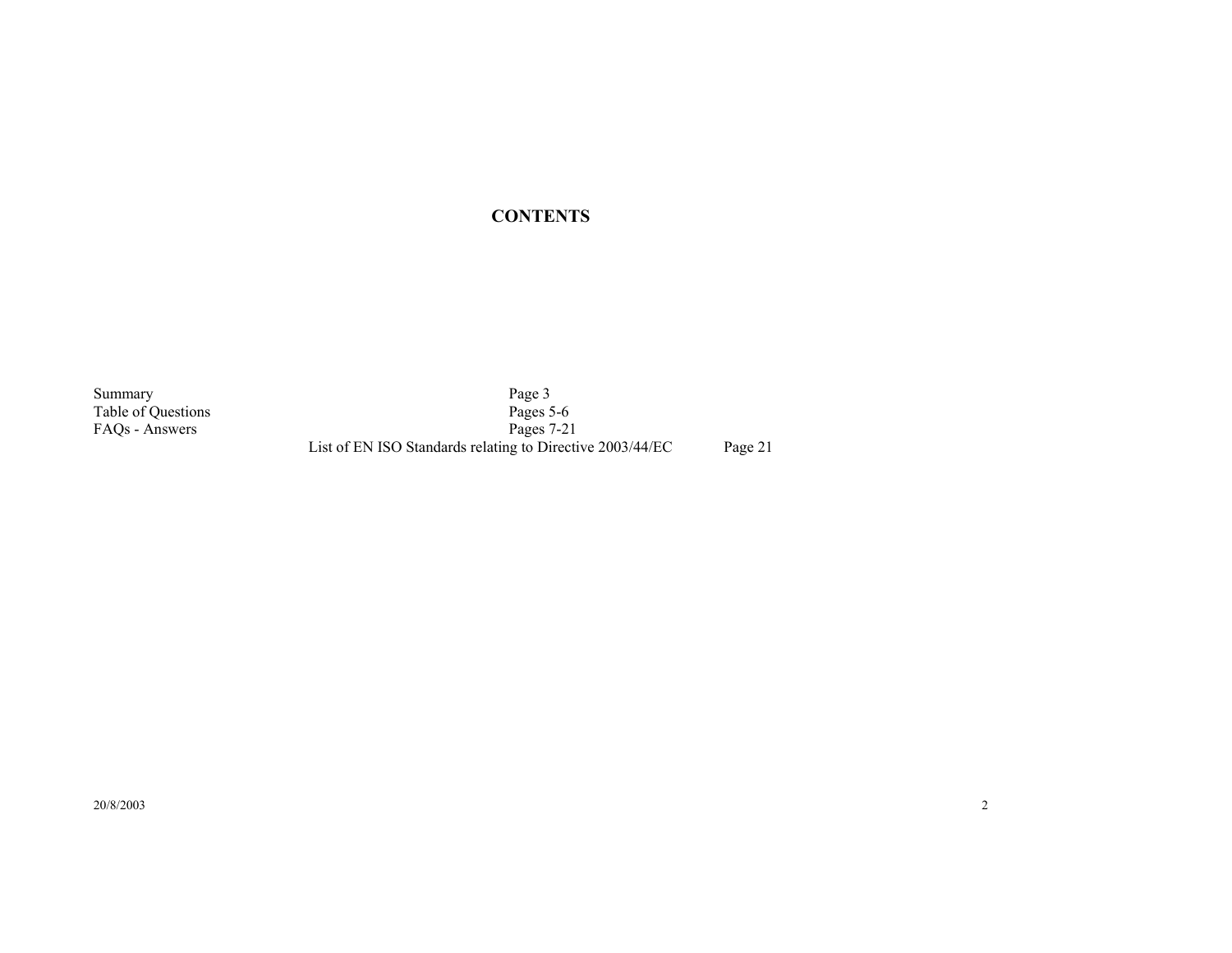## **SUMMARY**

The final agreement on the RCD amendment will become law during 2004 and will apply to all craft first placed on the market as from 1<sup>st</sup> January 2005, but with a period of transitional arrangements.

The Directive applies to all recreational between 2.5 and 24 metres and has been widened in scope to include:-

a) **Personal watercraft**. Defined as a vessel less than 4 m in length which uses an internal combustion engine having a water jet pump as its primary source of propulsion and designed to be operated by a person or persons sitting, standing or kneeling on, rather than within the confines of, a hull.

#### b) **Noise Emissions.**

To apply to all recreational craft with inboard propulsion engines including stern drive engines without integral exhausts.

To outboard engines and stern drive engines with integral exhausts intended for installation on recreational craft.

Excluded will be craft built for own use, provided they are not subsequently placed on the Community market during a period of five years.

#### **Exhaust Emissions.**

To apply to all recreational craft propulsion engines including PWC's.

A one year transition period will be allowed with an additional year for 2-stroke spark ignition engines.

Excluded will be original and individual replicas of historical propulsion engines, which are based on a pre-1950 design, not produced in series and fitted on craft that are original historical and individual replicas thereof designed before 1950, and built predominantly with the original materials. Or fitted in craft built for own use, provided that they are not subsequently placed on the Community market during a period of five years.

Propulsion engines built for own use provided that they are not subsequently placed on the Community market during a period of five years. External combustion steam powered craft.

#### d) **Post Constructional Assessment.**

**Post Constructional Assessment.**<br>The provision for 'Post-constructional assessment' is introduced for situations where neither the manufacturer nor his authorised representative established within the community fulfils the responsibilities for the product's conformity. This will involve a notified body.

#### e) **Definitions.**

A number of important definitions are included in the Directive, including "major engine modification" and "major craft conversion". If the modification of an engine could potentially cause the engine to exceed the emissions limits or increase the rated power of the engine by more than 15% it would be required to show ompliance with the limits. This would also include the noise emissions if installed in an existing craft and subsequently placed on the market within 5 years.

#### f) **The essential safety requirements of Annex 1 are changed as follows:-**

- •Design category A 'Ocean' excludes abnormal conditions.
- • Design category D 'Sheltered waters' is defined as being with significant wave height of up to and including 0,3 metres may be experienced with occasional waves of  $0.5$  m maximum.
- • Annex 1 para 2.1 The hull identification number is now re-named as "Craft" identification. Para 2.2 clarifies that on the builder's plate the "manufacturer's recommended load" is excluding the weight of the contents of the fixed tanks when full.
- • Annex 1 para 5.1.5 Personal watercraft shall have an automatic engine cut-off or speed reduction device. Para 5.2.2 Changes the definition of fuel: instead of referring to flash points it refers to petrol or diesel. Para 5.6.2 Clarification given within the Directive that the position and capacity of the fire fighting equipment may be indicated if the equipment is not supplied. Para 5.8 Craft fitted with toilets are required to have holding tanks or "provision to fit holding tanks".

Existing craft, part completed craft, personal watercraft and components will have a one year transitional period in which existing rules apply.

The Commission will submit a report by 31 December 2006 on the possibilities of further improving the environmental characteristics of engines and consider the need to revise the boat design categories.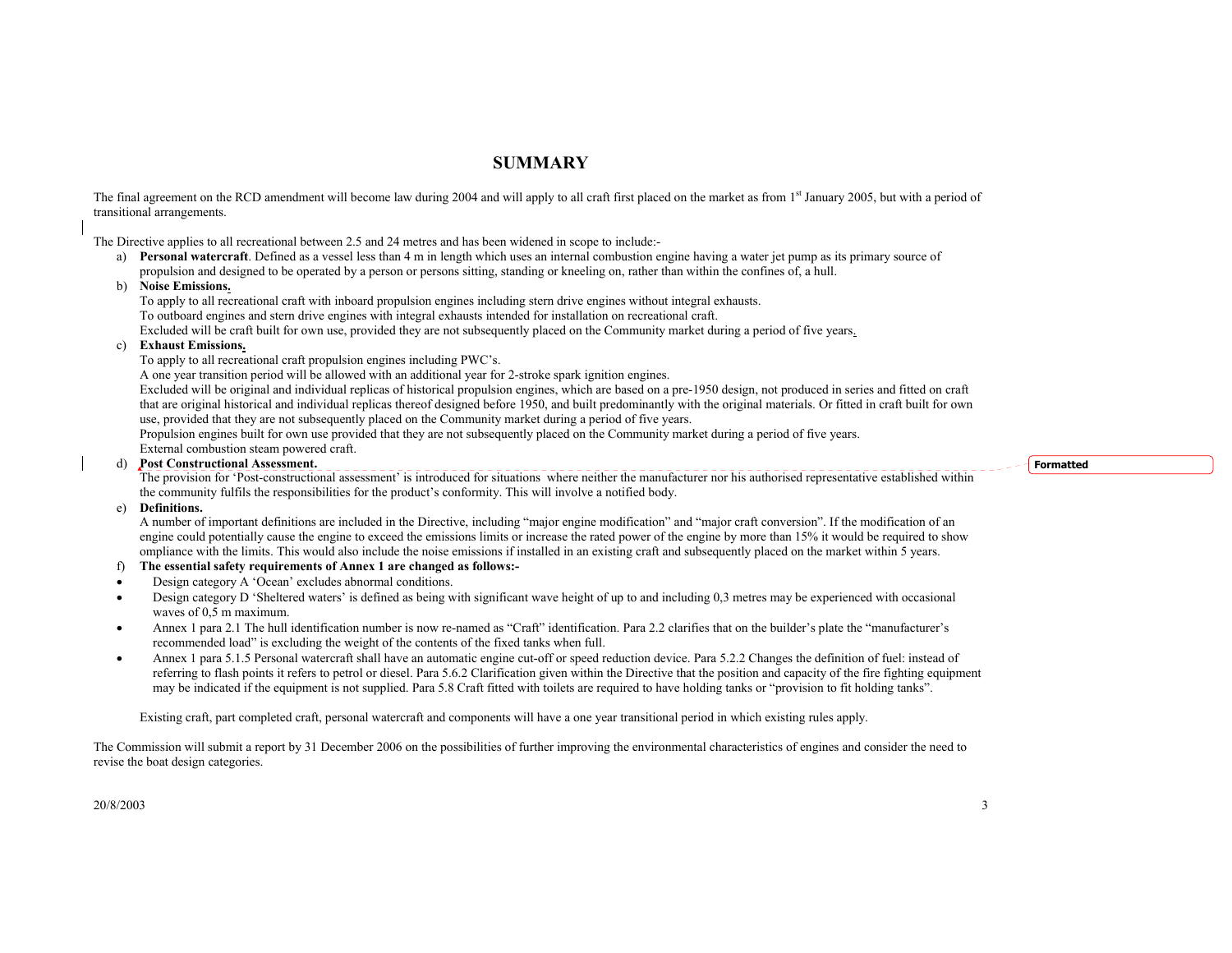The amendment also includes a number of smaller administrative details. The full text of the amendment may be viewed on the European Parliament website: **http://www.europarl.eu.int/code/dossier/2003/2000\_0262\_recreational\_craft/default\_en.htm**

(Source: BMF )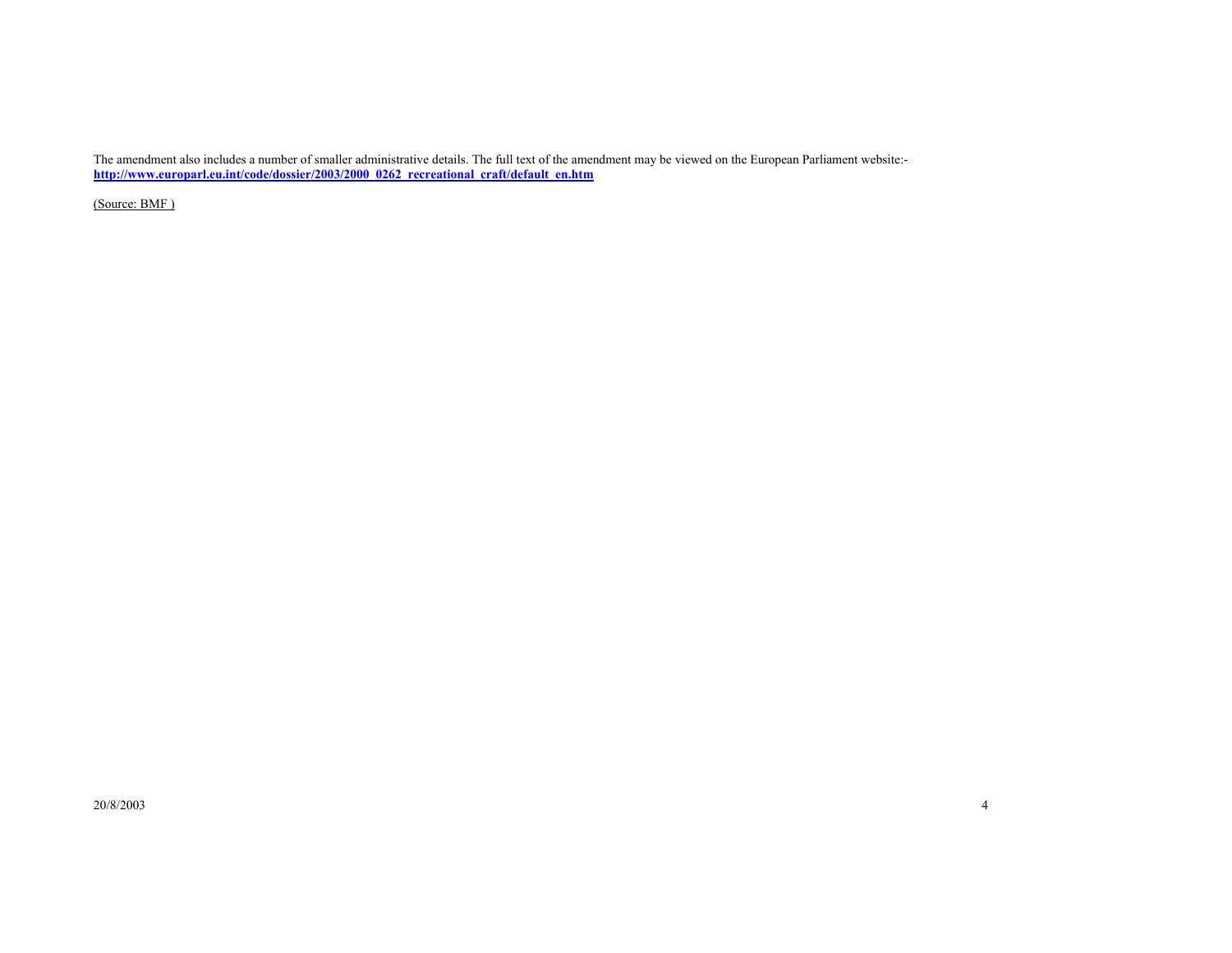## **TABLE OF QUESTIONS**

| <b>GENERAL</b>                                                                      |                | <b>CONSTRUCTION</b>                                                                |                        | <b>ENGINES</b>                                                                                                                                                                      |                | <b>SOUND</b>                                                                            |                 |
|-------------------------------------------------------------------------------------|----------------|------------------------------------------------------------------------------------|------------------------|-------------------------------------------------------------------------------------------------------------------------------------------------------------------------------------|----------------|-----------------------------------------------------------------------------------------|-----------------|
| <b>Ouestion</b>                                                                     | No             | <b>Ouestion</b>                                                                    | $\mathbf{N}\mathbf{0}$ | Question                                                                                                                                                                            | N <sub>0</sub> | <b>Ouestion</b>                                                                         | N <sub>0</sub>  |
| What is 'placing on the market'?                                                    | $\overline{2}$ | What is a partly completed boat?                                                   | $\mathbf{1}$           | What engines are not covered by<br>the exhaust regulations in the<br>Directive?                                                                                                     | 5              | What engines/craft are not<br>covered by the sound regulations<br>in the Directive?     | 6               |
| What is 'putting into service'?                                                     | 3              | What craft are not covered by the<br>construction regulations in the<br>Directive? | $\overline{4}$         | What is a propulsion engine?                                                                                                                                                        | 9              | What conformity assessment<br>modules are available for sound<br>emission?              | 29              |
| Who is a manufacturer?                                                              | 14             | What is a recreational craft?                                                      | $\overline{7}$         | What is a major engine.<br>modification?                                                                                                                                            | 10             | What are the essential<br>requirements for noise emissions?                             | 48              |
| Who is an authorised<br>representative?                                             | 15             | What is a personal water craft?                                                    | 8                      | What is 'means of propulsion'?                                                                                                                                                      | 12             | What methods are available to<br>demonstrate compliance with the<br>sound limit values? | 49              |
| May I exhibit my boat even if it<br>does not comply with this<br>Directive?         | 17             | What is a major craft conversion?                                                  | 11                     | What is an engine family?                                                                                                                                                           | 13             | Are there special sound<br>allowances for multiple engine<br>installations?             | $\overline{50}$ |
| What has to be CE marked?                                                           | 18             | What, if any, are the transitional<br>arrangements?                                | 23                     | Do engines certified under<br>Directive 97/68/EC (Non Road<br>Mobile Machinery) and Directive<br>88/77/EC (Compression ignition<br>engines for vehicles) comply<br>with 2003/44/EC? | 16             |                                                                                         |                 |
| How is the CE mark to be seen?                                                      | 19             | What conformity assessment<br>modules are available for<br>construction?           | 27                     | What, if any, are the transitional<br>arrangements?                                                                                                                                 | 23             |                                                                                         |                 |
| May I place other marks on the<br>craft to show it complies with this<br>Directive? | 20             | What are the definitions of design<br>categories for recreational craft?           | 31                     | What conformity assessment<br>modules are available for exhaust<br>emission?                                                                                                        | 28             |                                                                                         |                 |
| Will there be further<br>developments to this Directive?                            | 21             | How must a craft be identified?                                                    | 32                     | What are the specific<br>requirements for fuel<br>installations?                                                                                                                    | 38             |                                                                                         |                 |
| When must the Directive be taken<br>into National law?                              | 22             | What information must the<br>Builder's Plate include?                              | 33                     | How must engines be identified?                                                                                                                                                     | 41             |                                                                                         |                 |
| What happens if the Directive is<br>breached?                                       | 24             | What protection is required from<br>falling overboard?                             | 34                     | What are the engine emissions<br>limit values?                                                                                                                                      | 42             |                                                                                         |                 |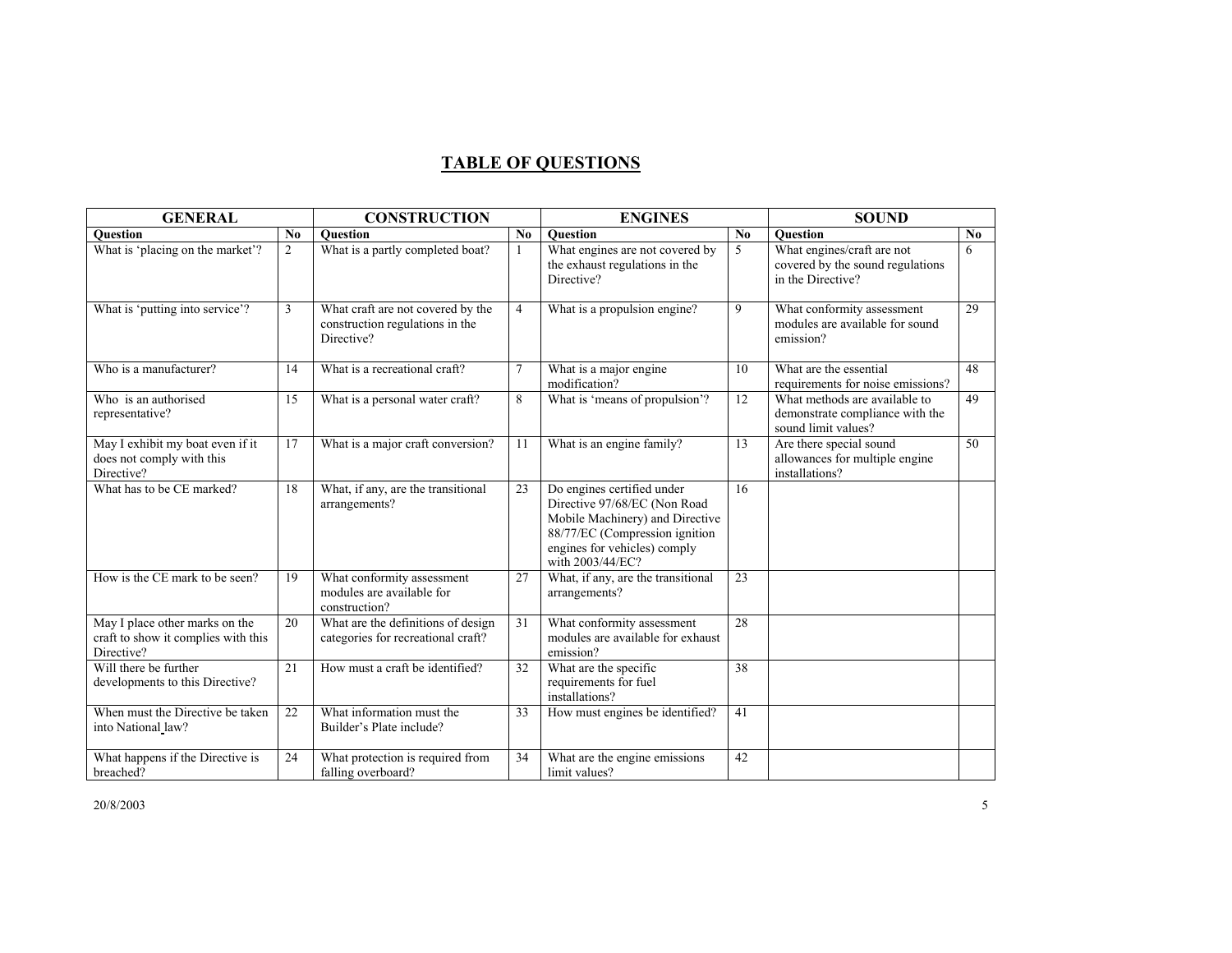| <b>GENERAL</b>                                                                                                       |    | <b>CONSTRUCTION</b>                                                                                                  |    | <b>ENGINES</b>                                                                                                                                                          |                 | <b>SOUND</b> |  |
|----------------------------------------------------------------------------------------------------------------------|----|----------------------------------------------------------------------------------------------------------------------|----|-------------------------------------------------------------------------------------------------------------------------------------------------------------------------|-----------------|--------------|--|
| When does the Directive enter<br>into force?                                                                         | 25 | What visibility must exist from the<br>main steering position of motor<br>boats?                                     | 35 | What is the harmonised standard<br>for measuring engine exhaust<br>emissions?                                                                                           | 43              |              |  |
| What are the consequences of not<br>fulfilling the requirements of the<br>directive?                                 | 26 | What automatic safety devices do<br>PWC require?                                                                     | 37 | What engine duty cycles must be<br>used?                                                                                                                                | 44              |              |  |
| How can I have my boat CE-<br>marked when privately imported<br>from a third country?                                | 30 | What fire fighting equipment is<br>required?                                                                         | 39 | What reference fuels must be<br>used?                                                                                                                                   | 45              |              |  |
| What information must the<br>owners' manual include?                                                                 | 36 | What are the requirements for<br>discharge prevention and<br>installations facilitating delivery<br>ashore of waste? | 40 | What are the engine durability<br>requirements?                                                                                                                         | 46              |              |  |
| What restrictions are placed on<br>notified bodies and their<br>relationship to the recreational<br>marine industry? | 54 |                                                                                                                      |    | What engine documentation is<br>required?                                                                                                                               | 47              |              |  |
| What requires a Declaration of<br>Conformity?                                                                        | 55 |                                                                                                                      |    | What fuel tanks are included in<br>the directive and need to be CE<br>marked?                                                                                           | 51              |              |  |
| What must the Declaration of<br>Conformity include?                                                                  | 56 |                                                                                                                      |    | What fuel tanks are not included<br>in the directive?                                                                                                                   | 52              |              |  |
|                                                                                                                      |    |                                                                                                                      |    | What technical documentation<br>must be kept by the manufacturer<br>or authorised representative or<br>the person who places the<br>product on the Community<br>market? | $\overline{53}$ |              |  |

### **References**.

Each piece of information in the following table concludes with a reference in brackets. The abbreviations used are explained as follows:

CC Guide = Recreational Craft Directive and Comments to the Directive Combined (30 June 2003): available from info@icomia.com BB = Guide to the Implementation of directives based on the New Approach and the Global Approach: http://europa.eu.int/comm/enterprise/newapproach/legislation/guide/legislation.htm 2003/44  $=$  Directive 2003/44/EC adopted 16 June 2003:

http://www.europarl.eu.int/code/dossier/2003/2000\_0262\_recreational\_craft/default\_en.htm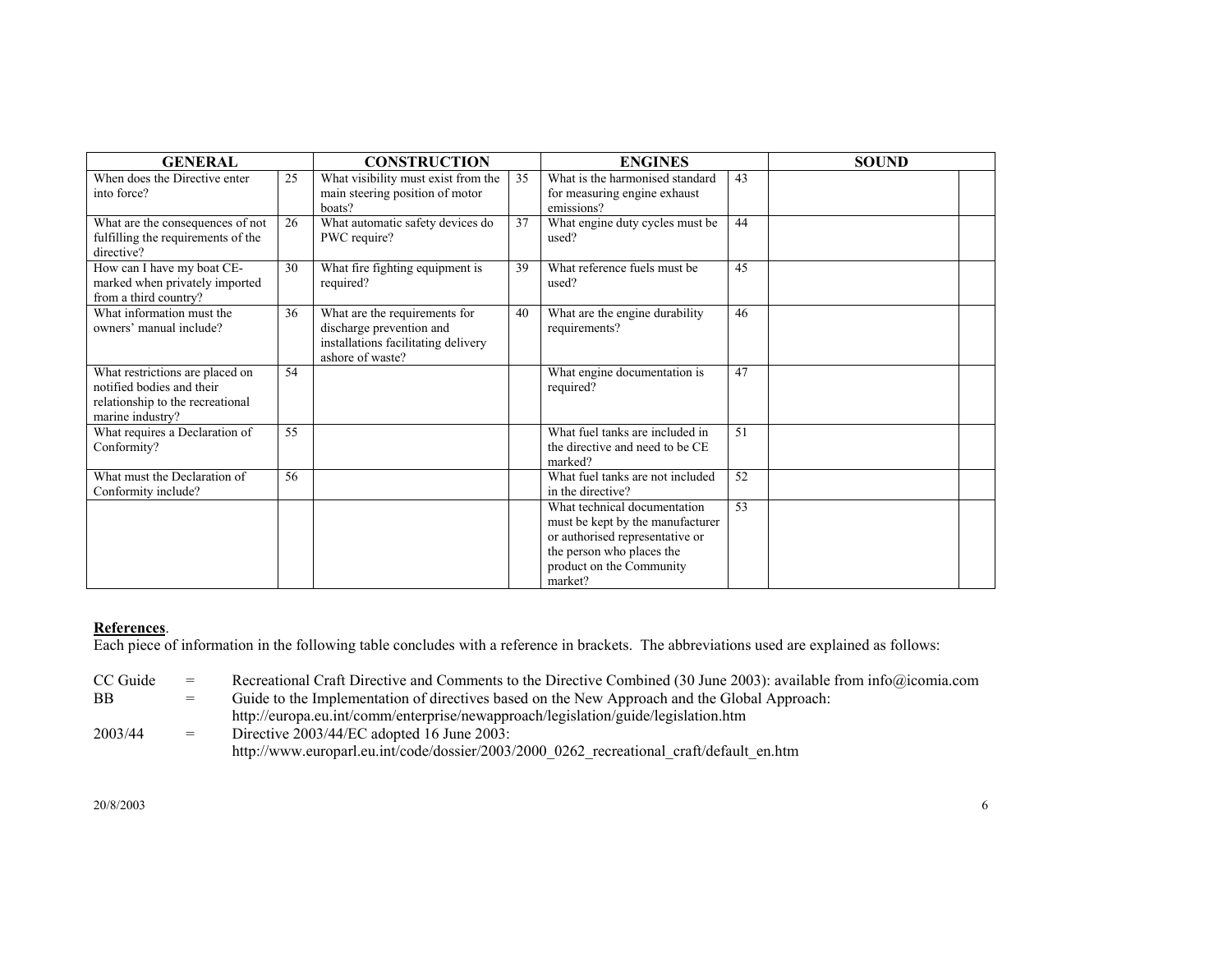### **DIRECTIVE 2003/44/EC AMENDING DIRECTIVE 1994/25/EC RELATING TO RECREATIONAL CRAFT**

| <b>Serial No</b> | <b>Question</b>                  | <b>Information</b>                                                                                                                                                                                                                                                                                                                                                                                                                                                              |
|------------------|----------------------------------|---------------------------------------------------------------------------------------------------------------------------------------------------------------------------------------------------------------------------------------------------------------------------------------------------------------------------------------------------------------------------------------------------------------------------------------------------------------------------------|
|                  | What is a partly completed boat? | A partly completed boat is a boat consisting of a hull or a hull and one or more componentsBoat kits<br>consisting of panels and parts to make the boat and its hull, typically of wood or metal, are also to be<br>considered as partly completed boats.                                                                                                                                                                                                                       |
|                  |                                  | The "partly completed boat" does not fulfill all the essential safety requirements of the Directive related to<br>the design and the construction of the craft and is either destined to be completed, i.e. completely fulfill the<br>essential requirements, by another party who will be regarded as the manufacturer, or placed on the market as<br>such.                                                                                                                    |
| $\overline{2}$   | What is 'placing on the market'? | [CC Guide-Article 1(1).1]<br>A product is placed on the Community market when it is made available for the first time. This is considered<br>to take place when a product is transferred from the stage of manufacture with the intention of distribution or<br>use on the Community market. Moreover, the concept of placing on the market refers to each individual<br>product, not to a type of product, and whether it was manufactured as an individual unit or in series. |
|                  |                                  | The transfer of the product takes place either from the manufacturer, or the manufacturer's authorised<br>representative in the Community, to the importer established in the Community or to the person responsible<br>for distributing the product on the Community market. The transfer may also take place directly from the<br>manufacturer, or authorised representative in the Community, to the final consumer or user.                                                 |
|                  |                                  | The product is considered to be transferred either when the physical hand-over or the transfer of ownership<br>has taken place. This transfer can be for payment or free of charge, and it can be based on any type of legal<br>instrument. Thus, a transfer of a product is considered to have taken place, for instance, in the circumstances<br>of sale, hire, leasing and gift.<br>Placing on the market is considered not to take place where a product is:                |
|                  |                                  | transferred from the manufacturer in a third country to an authorised representative in the<br>$\bullet$<br>Community whom the manufacturer has engaged to ensure that the product complies with the<br>directive                                                                                                                                                                                                                                                               |
|                  |                                  | transferred to a manufacturer for further measures (for example assembling, packaging,<br>٠<br>processing or labeling)                                                                                                                                                                                                                                                                                                                                                          |
|                  |                                  | not (yet) granted release for free circulation by customs, or has been placed under another<br>$\bullet$<br>customs procedure (for example transit, warehousing or temporary importation), or is in a free<br>zone $(34)$ ;                                                                                                                                                                                                                                                     |
|                  |                                  | manufactured in a Member State with a view to exporting it to a third country;<br>٠                                                                                                                                                                                                                                                                                                                                                                                             |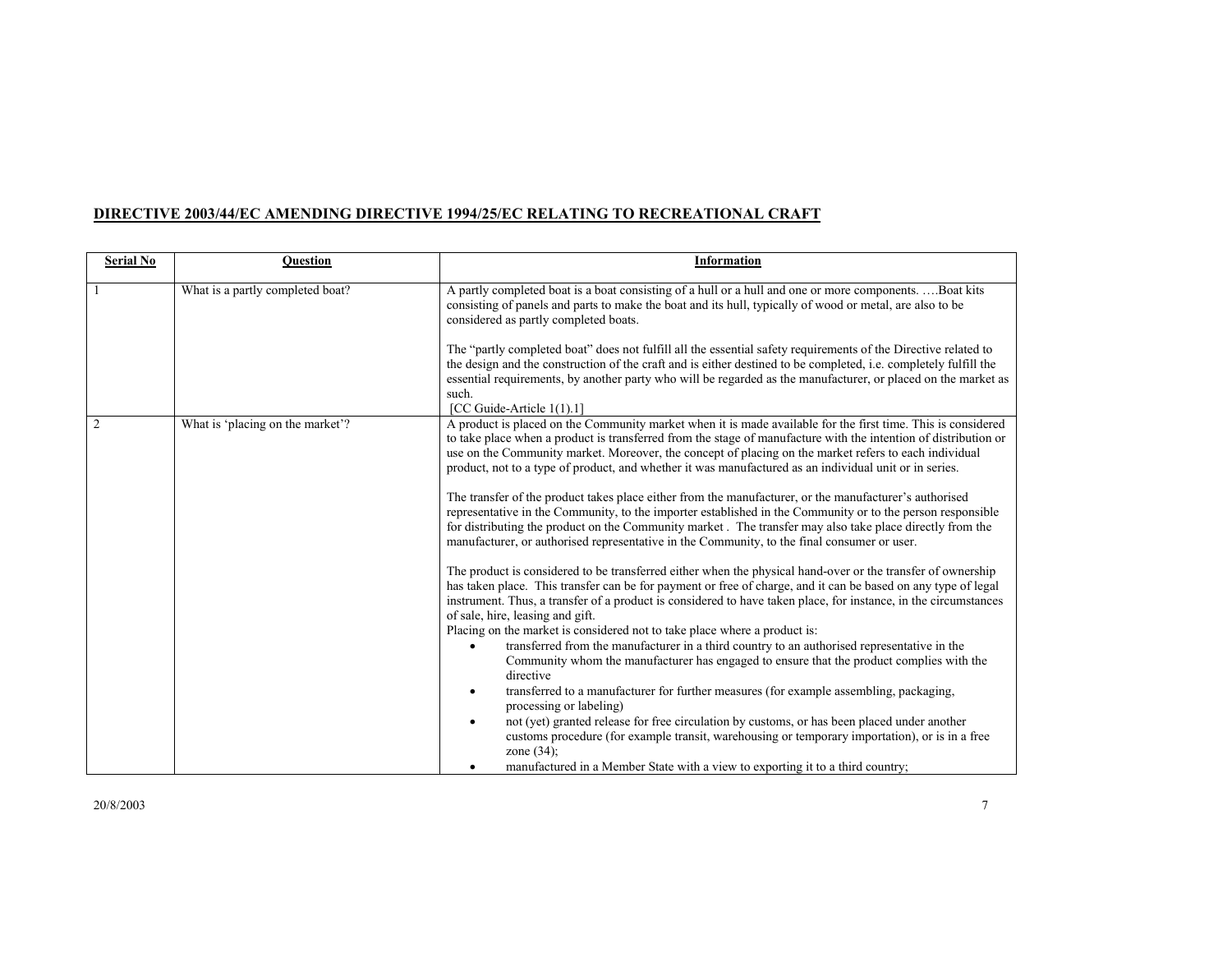| <b>Serial No</b> | <b>Question</b>                                                                 | Information                                                                                                                                                                                                                                                                                                                                                                                                                                                                                                                                                                                                                                                                                                                                                                                                                                                                                                                                                                                                                                                                                                                                                                                                                                                                              |
|------------------|---------------------------------------------------------------------------------|------------------------------------------------------------------------------------------------------------------------------------------------------------------------------------------------------------------------------------------------------------------------------------------------------------------------------------------------------------------------------------------------------------------------------------------------------------------------------------------------------------------------------------------------------------------------------------------------------------------------------------------------------------------------------------------------------------------------------------------------------------------------------------------------------------------------------------------------------------------------------------------------------------------------------------------------------------------------------------------------------------------------------------------------------------------------------------------------------------------------------------------------------------------------------------------------------------------------------------------------------------------------------------------|
|                  |                                                                                 | displayed at trade fairs, exhibitions or demonstrations or<br>$\bullet$<br>in the stocks of the manufacturer, or the authorised representative established in the Community,<br>$\bullet$<br>where the product is not yet made available, unless otherwise provided for in the applicable<br>directives.<br>[BB 2.3.1]                                                                                                                                                                                                                                                                                                                                                                                                                                                                                                                                                                                                                                                                                                                                                                                                                                                                                                                                                                   |
| 3                | What is 'putting into service'?                                                 | Putting into service takes place at the moment of first use within the Community by the end user<br>[BB 2.3.2]                                                                                                                                                                                                                                                                                                                                                                                                                                                                                                                                                                                                                                                                                                                                                                                                                                                                                                                                                                                                                                                                                                                                                                           |
| 4                | What craft are not covered by the construction<br>regulations in the Directive? | craft intended solely for racing, including rowing racing boats and training rowing boats,<br>(i)<br>labelled as such by the manufacturer;<br>canoes and kayaks, gondolas and pedalos;<br>(ii)<br>sailing surfboards;<br>(iii)<br>surfboards, including powered surfboards;<br>(iv)<br>original historical craft and individual replicas thereof designed before 1950, built<br>(v)<br>predominantly with the original materials and labelled as such by the manufacturer;<br>experimental craft, provided that they are not subsequently placed on the Community market;<br>(vi)<br>craft built for own use, provided that they are not subsequently placed on the Community<br>(vii)<br>market during a period of five years;<br>craft specifically intended to be crewed and to carry passengers for commercial purposes,<br>(viii)<br>without prejudice to paragraph 3(a), in particular those defined in Council Directive<br>82/714/EEC of 4 October 1982 laying down technical requirements for inland waterway<br>vessels, regardless of the number of passengers;<br>submersibles;<br>(ix)<br>air cushion vehicles;<br>(x)<br>hydrofoils;<br>(xi)<br>External combustion steam powered craft, fuelled by coal, coke, wood, oil or gas;<br>(xii)<br>[2003/44 Art 1 para $2(a)$ ] |
| 5                | What engines are not covered by the exhaust<br>regulations in the Directive?    | propulsion engines installed or specifically intended for installation on the following:<br>(i)<br>craft intended solely for racing and labelled as such by the manufacturer,<br>experimental craft, provided that they are not subsequently placed on the Community<br>market.<br>craft specifically intended to be crewed and to carry passengers for commercial purposes,<br>without prejudice to paragraph 3(a), in particular those defined in Directive 82/714/EEC,<br>regardless of the number of passengers,<br>submersibles.<br>air cushion vehicles,<br>hydrofoils;<br>original and individual replicas of historical propulsion engines, which are based on a pre-1950<br>(ii)<br>design, not produced in series and fitted on craft referred to in paragraph $2(a)(v)$ and (vii);<br>propulsion engines built for own use provided that they are not subsequently placed on the<br>(iii)<br>Community market during a period of five years;                                                                                                                                                                                                                                                                                                                                  |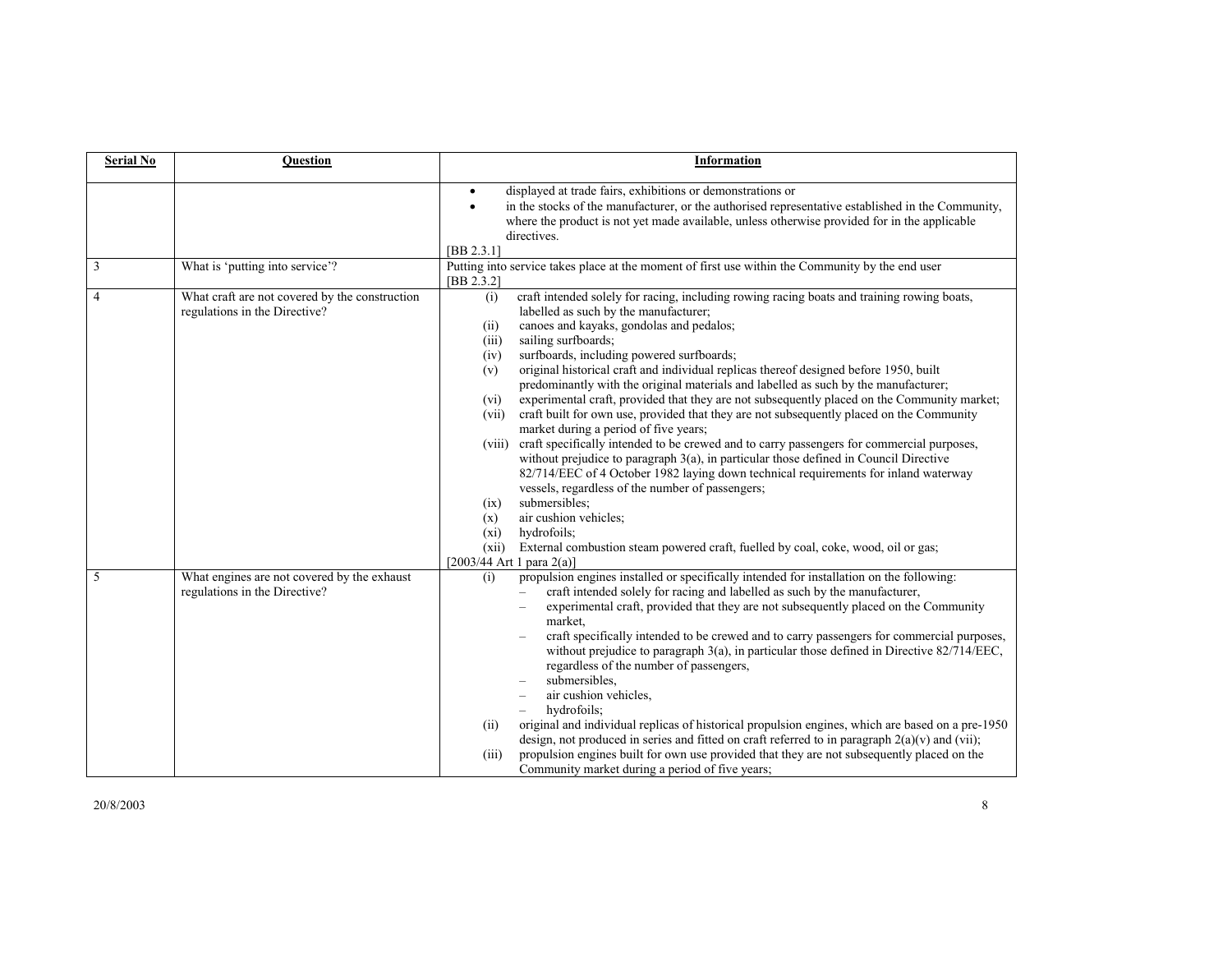| <b>Serial No</b> | <b>Question</b>                                                                  | <b>Information</b>                                                                                                                                                                                                                                                                                                                                                                                                                                                                                                                                                                                                                                                                                                                                                                                                                                                                                                                                                                                                                                                                                                           |
|------------------|----------------------------------------------------------------------------------|------------------------------------------------------------------------------------------------------------------------------------------------------------------------------------------------------------------------------------------------------------------------------------------------------------------------------------------------------------------------------------------------------------------------------------------------------------------------------------------------------------------------------------------------------------------------------------------------------------------------------------------------------------------------------------------------------------------------------------------------------------------------------------------------------------------------------------------------------------------------------------------------------------------------------------------------------------------------------------------------------------------------------------------------------------------------------------------------------------------------------|
|                  |                                                                                  |                                                                                                                                                                                                                                                                                                                                                                                                                                                                                                                                                                                                                                                                                                                                                                                                                                                                                                                                                                                                                                                                                                                              |
|                  |                                                                                  | [2003/44 Art 1 para 2(b)]                                                                                                                                                                                                                                                                                                                                                                                                                                                                                                                                                                                                                                                                                                                                                                                                                                                                                                                                                                                                                                                                                                    |
| 6                | What engines/craft are not covered by the sound<br>regulations in the Directive? | propulsion engines installed or specifically intended for installation on the following:<br>(i)<br>craft intended solely for racing and labelled as such by the manufacturer,<br>experimental craft, provided that they are not subsequently placed on the Community<br>market,<br>craft specifically intended to be crewed and to carry passengers for commercial purposes,<br>without prejudice to paragraph 3(a), in particular those defined in Directive 82/714/EEC,<br>regardless of the number of passengers,<br>submersibles,<br>air cushion vehicles,<br>hydrofoils;<br>original and individual replicas of historical propulsion engines, which are based on a pre-1950<br>(ii)<br>design, not produced in series and fitted on craft referred to in paragraph $2(a)(v)$ and (vii);<br>propulsion engines built for own use provided that they are not subsequently placed on the<br>(iii)<br>Community market during a period of five years;<br>craft built for own use, provided that they are not subsequently placed on the Community market<br>during a period of five years.<br>[2003/44 Art 1 para $2(c)$ ] |
|                  | What is a recreational craft?                                                    | "recreational craft": any boat of any type intended for sports and leisure purposes of hull length from 2,5 m<br>to 24 m, measured according to the harmonised standard (EN ISO 8666), regardless of the means of<br>propulsion; the fact that the same boat could be used for charter or for recreational boating training shall not<br>prevent it being covered by this Directive when it is placed on the Community market for recreational<br>purposes;<br>[2003/44 Art 1 para 3(a)]                                                                                                                                                                                                                                                                                                                                                                                                                                                                                                                                                                                                                                     |
| 8                | What is a personal water craft?                                                  | "personal watercraft": a vessel less than 4 m in length which uses an internal combustion engine having a<br>water jet pump as its primary source of propulsion and designed to be operated by a person or persons sitting,<br>standing or kneeling on, rather than within the confines of, a hull;<br>$[2003/44$ Art 1 para 3(b)]                                                                                                                                                                                                                                                                                                                                                                                                                                                                                                                                                                                                                                                                                                                                                                                           |
| 9                | What is a propulsion engine?                                                     | "propulsion engine": any spark or compression ignition, internal combustion engine used for propulsion<br>purposes, including 2-stroke and 4-stroke inboard, stern-drive with or without integral exhaust and outboard<br>engines;<br>$[2003/44$ Art 1 para 3(c)]                                                                                                                                                                                                                                                                                                                                                                                                                                                                                                                                                                                                                                                                                                                                                                                                                                                            |
| 10               | What is a major engine modification?                                             | "major engine modification": the modification of an engine which:<br>- could potentially cause the engine to exceed the emission limits set out in Annex I.B. excluding<br>routine replacement of engine components that do not alter the emission characteristics, or<br>$-$ increases the rated power of the engine by more than 15%;<br>[2003/44 Art 1 para 3(d)]                                                                                                                                                                                                                                                                                                                                                                                                                                                                                                                                                                                                                                                                                                                                                         |
| 11               | What is a major craft conversion?                                                | "major craft conversion": a conversion of a craft which:<br>changes the means of propulsion of the craft,<br>involves a major engine modification,                                                                                                                                                                                                                                                                                                                                                                                                                                                                                                                                                                                                                                                                                                                                                                                                                                                                                                                                                                           |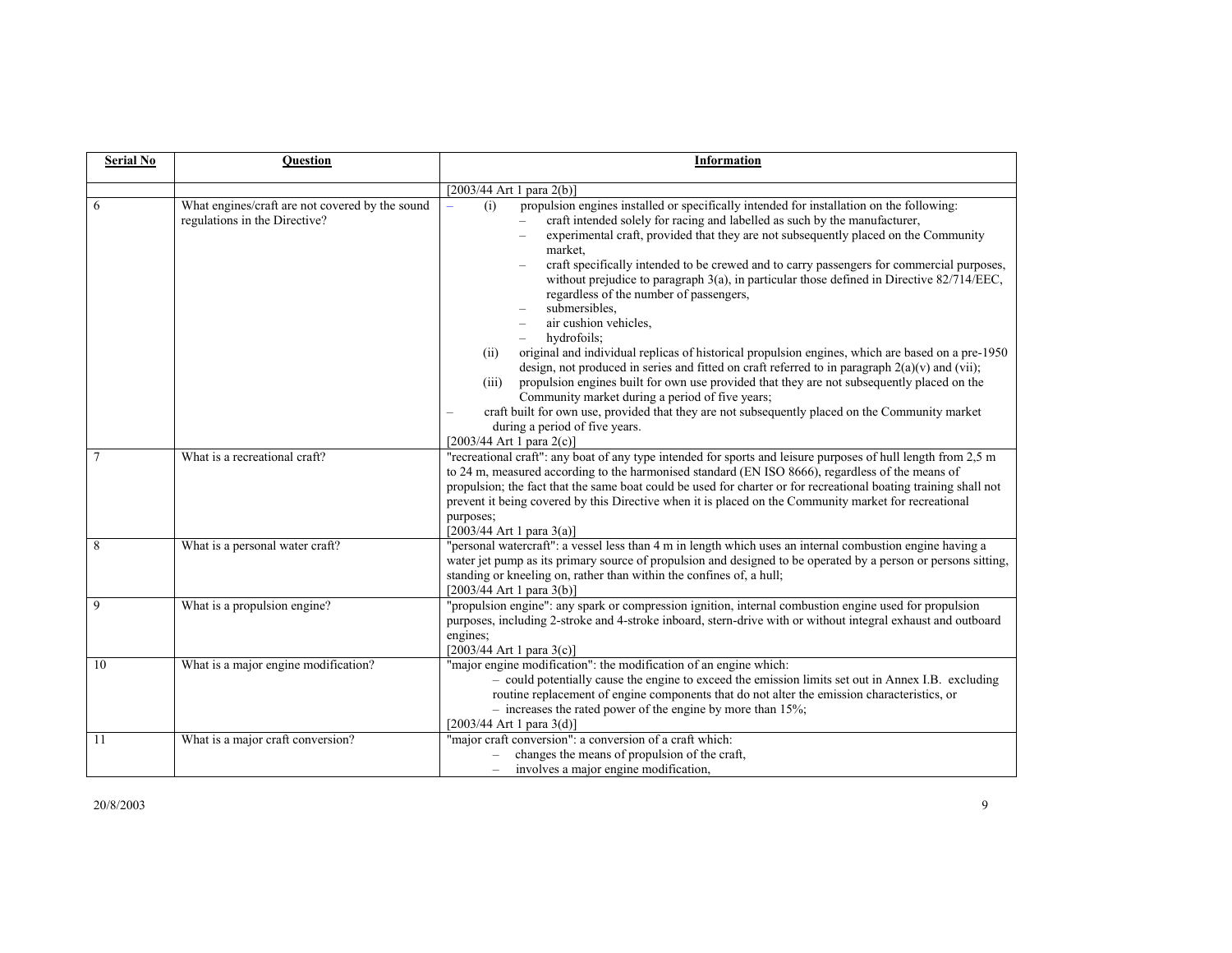| <b>Serial No</b> | Question                                                                                                                                                                      | Information                                                                                                                                                                                                                                                                                                                                                                                                                                                                                                                                                                                |
|------------------|-------------------------------------------------------------------------------------------------------------------------------------------------------------------------------|--------------------------------------------------------------------------------------------------------------------------------------------------------------------------------------------------------------------------------------------------------------------------------------------------------------------------------------------------------------------------------------------------------------------------------------------------------------------------------------------------------------------------------------------------------------------------------------------|
|                  |                                                                                                                                                                               | alters the craft to such an extent that it is considered a new craft;<br>$-$<br>$[2003/44$ Art 1 para 3(e)]                                                                                                                                                                                                                                                                                                                                                                                                                                                                                |
| 12               | What is 'means of propulsion'?                                                                                                                                                | "means of propulsion": the mechanical method by which the craft is driven, in particular marine propellers or<br>waterjet mechanical drive systems;<br>$[2003/44$ Art 1 para 3(f)]                                                                                                                                                                                                                                                                                                                                                                                                         |
| 13               | What is an engine family?                                                                                                                                                     | "engine family": the manufacturer's grouping of engines which, through their design, are expected to have<br>similar exhaust emission characteristics and which comply with the exhaust emissions requirements of this<br>Directive:<br>$[2003/44$ Art 1 para 3(g)]                                                                                                                                                                                                                                                                                                                        |
| 14               | Who is a manufacturer?                                                                                                                                                        | "manufacturer": any natural or legal person who designs and manufactures a product covered by this<br>Directive or who has such a product designed and/or manufactured with a view to placing it on the market on<br>his own behalf;<br>[2003/44 Art 1 para 3(h)]                                                                                                                                                                                                                                                                                                                          |
| $\overline{15}$  | Who is an authorised representative?                                                                                                                                          | "authorised representative": any natural or legal person established in the Community who has received a<br>written mandate from the manufacturer to act on his behalf with regard to the latter's obligation under this<br>Directive.<br>$[2003/44$ Art 1 para 3(i)]                                                                                                                                                                                                                                                                                                                      |
| 16               | Do engines certified under Directive 97/68/EC<br>(Non Road Mobile Machinery) and Directive<br>88/77/EC (Compression ignition engines for<br>vehicles) comply with 2003/44/EC? | Engines type approved under these two directives will also demonstrate compliance with 2003/44/EC, where<br>the manufacturer or his authorised representative established in the Community declares in accordance with<br>Annex XV.3 that the engine will meet the exhaust emission requirements of this Directive, when installed in<br>a recreational craft or personal watercraft in accordance with the manufacturer's supplied instructions.<br>$[2003/44$ Art 4 para 4]                                                                                                              |
| 17               | May I exhibit my boat even if it does not comply<br>with this Directive?                                                                                                      | At trade fairs, exhibitions, demonstrations, etc., Member States shall not create any obstacles to the showing<br>of the products referred to in Article 1(1) which do not comply with this Directive, provided that a visible<br>sign clearly indicates that such products may not be marketed or put into service until they have been made to<br>comply.<br>[2003/44 Art 4 para 5]                                                                                                                                                                                                      |
| 18               | What has to be CE marked?                                                                                                                                                     | When the following products are placed on the market, they shall bear the CE marking of conformity:<br>recreational craft, personal watercraft and components referred to in Annex II, which are<br>(a)<br>regarded as meeting the corresponding essential requirements set out in Annex I;<br>outboard engines which are regarded as meeting the essential requirements set out in<br>(b)<br>Annex I.B and I.C.;<br>stern drive engines with integral exhaust which are regarded as meeting the essential<br>(c)<br>requirements set out in Annex I.B. and I.C.<br>[2003/44 Art 10 para1] |
| 19               | How is the CE mark to be seen?                                                                                                                                                | The CE marking of conformity, as shown in Annex IV, must appear in a visible, legible and indelible form<br>on the craft and the personal watercraft as in point 2.2 of Annex I.A, on components, as referred to in<br>Annex II and/or on their packaging, and on outboard engines and stern drive engines with integral exhaust<br>as in point 1.1 of Annex I.B.<br>The CE marking shall be accompanied by the identification number of the body responsible for                                                                                                                          |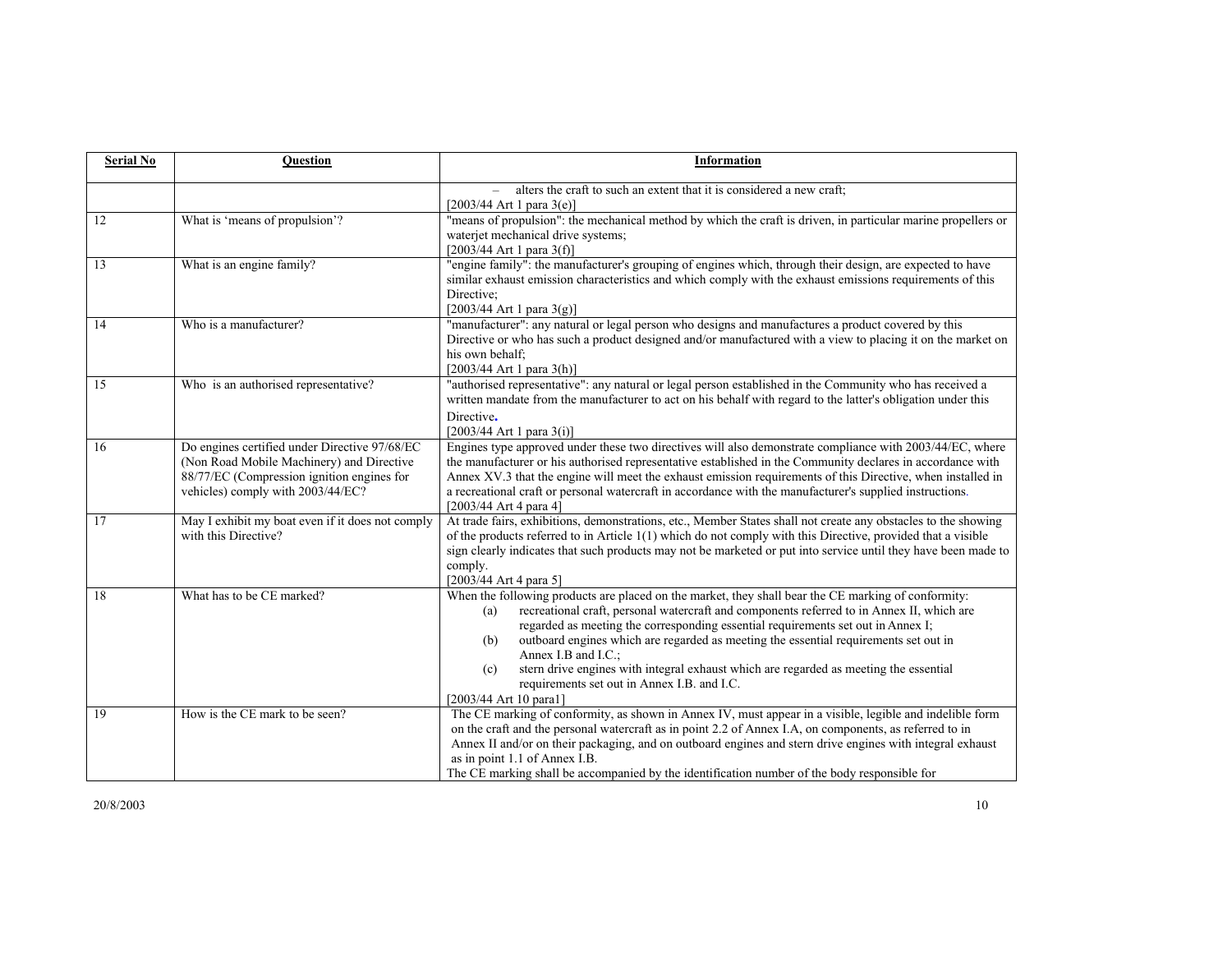| <b>Serial No</b> | <b>Ouestion</b>                                                                   | <b>Information</b>                                                                                                                                                                                                                                                                                                                                                                                                                                                                                                                                                                                                                                                               |
|------------------|-----------------------------------------------------------------------------------|----------------------------------------------------------------------------------------------------------------------------------------------------------------------------------------------------------------------------------------------------------------------------------------------------------------------------------------------------------------------------------------------------------------------------------------------------------------------------------------------------------------------------------------------------------------------------------------------------------------------------------------------------------------------------------|
|                  |                                                                                   | implementation of the procedures set out in Annexes IX, X, XI, XII, and XVI.<br>[2003/44 Art 10 para2]                                                                                                                                                                                                                                                                                                                                                                                                                                                                                                                                                                           |
| 20               | May I place other marks on the craft to show it<br>complies with this Directive?  | The affixing of markings or inscriptions on products covered by this Directive which are likely to mislead<br>third parties with regard to the meaning or the form of the CE marking shall be prohibited. Any other<br>markings may be affixed to products covered by this Directive and/or on their packaging provided that the                                                                                                                                                                                                                                                                                                                                                 |
|                  |                                                                                   | visibility and legibility of the CE marking is not thereby reduced.<br>[2003/44 Art 10 para3]                                                                                                                                                                                                                                                                                                                                                                                                                                                                                                                                                                                    |
| 21               | Will there be further developments to this<br>Directive?                          | By 31 December 2006 the Commission shall submit a report on the possibilities of further improving the<br>environmental characteristics of engines and consider inter alia the need to revise the boat design categories.<br>If deemed appropriate, in the light of this report, the Commission shall by 31 December 2007 submit<br>appropriate proposals to the European Parliament and the Council<br>$[2003/44$ Art 2]                                                                                                                                                                                                                                                        |
| 22               | When must the Directive be taken into National<br>law?                            | Member States shall adopt and publish the laws, regulations and administrative provisions necessary to comply with the<br>requirements of this Directive by 30 June 2004<br>Member States shall apply such measures as from 1 January 2005<br>[2003/44 Art 3 para 1]                                                                                                                                                                                                                                                                                                                                                                                                             |
| 23               | What, if any, are the transitional arrangements?                                  | Member States shall permit the placing on the market and/or putting into service of products which comply<br>with the rules in force in their territory on the date of entry into force of this Directive, as follows:<br>until 31 December 2005 for the products falling under Article $1(1)(a)$ ;<br>(a)<br>until 31 December 2005 for compression ignition and 4-stroke spark ignition engines; and,<br>(b)<br>until 31 December 2006 for 2-stroke spark ignition engines.<br>(c)<br>[2003/44 Art 3 para 2]                                                                                                                                                                   |
| 24               | What happens if the Directive is breached?                                        | Member States shall determine the penalties applicable to breaches of the national provisions adopted<br>pursuant to this Directive. The penalties shall be effective, proportionate and dissuasive.<br>$[2003/44 \text{ Art } 4]$                                                                                                                                                                                                                                                                                                                                                                                                                                               |
| 25               | When does the Directive enter into force?                                         | This Directive shall enter into force on the day of its publication in the Official Journal of the European<br>Union<br>[2003/44 Art 5]                                                                                                                                                                                                                                                                                                                                                                                                                                                                                                                                          |
| 26               | What are the consequences of not fulfilling the<br>requirements of the directive? | The product cannot be imported and/or placed on the market.<br>Where a non-complying product referred to in Article 1 bears the CE marking, the appropriate measures<br>shall be taken by the Member State which has authority over whomsoever affixed the marking; that<br>Member State shall inform the Commission and the other Member States thereof.<br>[2003/44 Article 7]                                                                                                                                                                                                                                                                                                 |
| 27               | What conformity assessment modules are<br>available for construction?             | (a) for Categories A and B:<br>for boats from 2,5 m to 12 m hull length: the internal production control plus tests (module<br>(i)<br>Aa) referred to in Annex VI, or the EC type-examination (module B) as described in<br>Annex VII, supplemented by conformity to type (module C) referred to in Annex VIII, or<br>any of the following modules: $B+D$ , or $B+E$ , or $B+F$ , or $G$ or $H$ ;<br>for boats from 12 m to 24 m hull length: the EC type-examination (module B) referred to in<br>(ii)<br>Annex VII supplemented by conformity to type (module C) referred to in Annex VIII, or<br>any of the following modules: $B + D$ , or $B + E$ , or $B + F$ , or G or H; |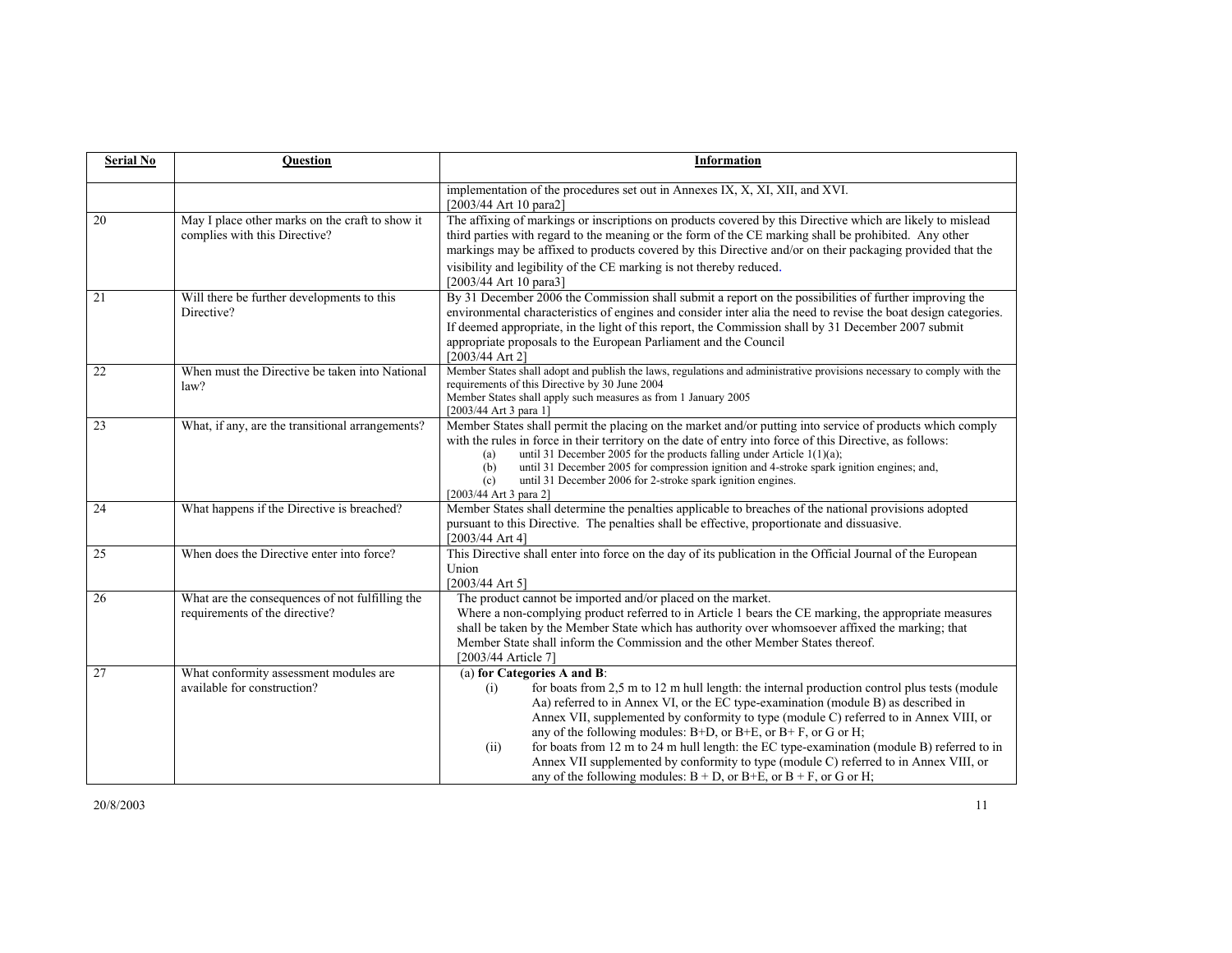| <b>Serial No</b> | <b>Question</b>                                                           | Information                                                                                                                                                                                                                                                                                                                                                                                                                                                                                                                                                                                                                                                                                                                                                                                                                                                                                                                                                                                                                                                                                                                                                                                                                                                                                                                                                                                                                                                                                                                                                                                                                                                                                                                                                                                                                                                                                                                                                                                                                                                                                                                                                                                                                                                 |
|------------------|---------------------------------------------------------------------------|-------------------------------------------------------------------------------------------------------------------------------------------------------------------------------------------------------------------------------------------------------------------------------------------------------------------------------------------------------------------------------------------------------------------------------------------------------------------------------------------------------------------------------------------------------------------------------------------------------------------------------------------------------------------------------------------------------------------------------------------------------------------------------------------------------------------------------------------------------------------------------------------------------------------------------------------------------------------------------------------------------------------------------------------------------------------------------------------------------------------------------------------------------------------------------------------------------------------------------------------------------------------------------------------------------------------------------------------------------------------------------------------------------------------------------------------------------------------------------------------------------------------------------------------------------------------------------------------------------------------------------------------------------------------------------------------------------------------------------------------------------------------------------------------------------------------------------------------------------------------------------------------------------------------------------------------------------------------------------------------------------------------------------------------------------------------------------------------------------------------------------------------------------------------------------------------------------------------------------------------------------------|
|                  |                                                                           | (b) for Category $C$ :<br>(i) for boats from 2,5 m to 12 m hull length: where the harmonised standards relating to<br>Sections 3.2 and 3.3 of Annex I.A are complied with: the internal production control (module A),<br>referred to in Annex V, or internal production control plus tests (module Aa) referred to in<br>Annex VI, or the EC type-examination (module B) as described in Annex VII, supplemented by<br>conformity to type (module C) referred to in Annex VIII, or any of the following modules: B+D, or<br>$B+E$ , or $B+F$ , or G, or H, where the harmonised standards relating to Sections 3.2 and 3.3 of<br>Annex I.A are not complied with: the internal production control plus tests (module Aa) referred to<br>in Annex VI, or the EC type-examination (module B) as described in Annex VII, supplemented by<br>conformity to type (moduleC) referred to in Annex VIII, or any of the following modules: B+D, or<br>$B+E$ , or $B+F$ , or $G$ , or $H$ ;<br>(ii) for boats from 12 m to 24 m hull length:<br>the EC type-examination (module B) referred to in Annex VII followed by conformity to type<br>(module C) referred to in Annex VIII, or any of the following modules: B+D, or B+E, or B+F, or G<br>or $H$ ;<br>(c) for Category D:<br>for boats from 2,5 m to 24 m hull length: the internal production control (module A) referred to in<br>Annex V, or the internal production control plus tests (module Aa) referred to in Annex VI, or the<br>EC type-examination (module B) as described in Annex VII, supplemented by conformity to type<br>(module C) referred to in Annex VIII, or any of the following modules: B+D, or B+E, or B+F or G<br>or $H$ :<br>(d) for personal watercraft:<br>the internal production control (module A) referred to in Annex V, or the internal production control<br>plus tests (module Aa) referred to in Annex VI, or the EC type-examination (module B) as described<br>in Annex VII followed by conformity to type (module C) referred to in Annex VIII, or any of the<br>following modules: $B+D$ , or $B+E$ , or $B+F$ , or G or H;<br>(e) for components referred to in Annex II: any of the following modules: B+C, or B+D, or B+F, or G or<br>H<br>[2003/44 Article 8] |
| 28               | What conformity assessment modules are<br>available for exhaust emission? | The engine manufacturer or his authorised representative established in the Community shall apply the EC<br>type-examination (module B) as described in Annex VII followed by conformity to type (module C) referred<br>to in Annex VIII, or any of the following modules: $B+D$ , or $B+E$ , or $B+F$ , or G or H.<br>[2003/44 Article 8]                                                                                                                                                                                                                                                                                                                                                                                                                                                                                                                                                                                                                                                                                                                                                                                                                                                                                                                                                                                                                                                                                                                                                                                                                                                                                                                                                                                                                                                                                                                                                                                                                                                                                                                                                                                                                                                                                                                  |
|                  |                                                                           |                                                                                                                                                                                                                                                                                                                                                                                                                                                                                                                                                                                                                                                                                                                                                                                                                                                                                                                                                                                                                                                                                                                                                                                                                                                                                                                                                                                                                                                                                                                                                                                                                                                                                                                                                                                                                                                                                                                                                                                                                                                                                                                                                                                                                                                             |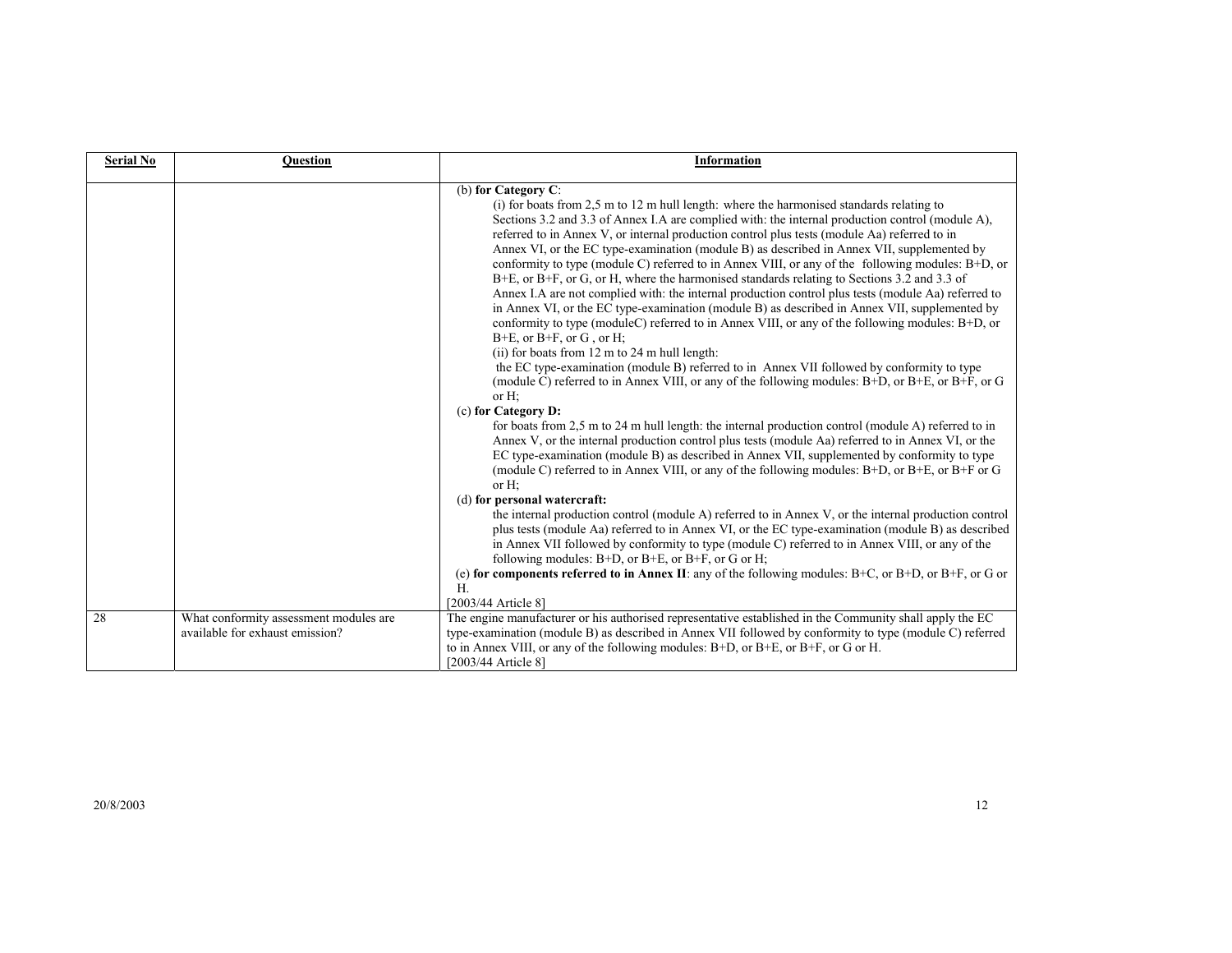| <b>Serial No</b> | <b>Ouestion</b>                                                                   | <b>Information</b>                                                                                                                                                                                                                                                                                                                                                                                                                                                                                                                                                                                                                                                                                                                                                                                                                                                                                                                                                                                                                                                                                                                                                                                                                                                                                                                                                                                                                                                                                                                                                                                                                                                                                                                                    |
|------------------|-----------------------------------------------------------------------------------|-------------------------------------------------------------------------------------------------------------------------------------------------------------------------------------------------------------------------------------------------------------------------------------------------------------------------------------------------------------------------------------------------------------------------------------------------------------------------------------------------------------------------------------------------------------------------------------------------------------------------------------------------------------------------------------------------------------------------------------------------------------------------------------------------------------------------------------------------------------------------------------------------------------------------------------------------------------------------------------------------------------------------------------------------------------------------------------------------------------------------------------------------------------------------------------------------------------------------------------------------------------------------------------------------------------------------------------------------------------------------------------------------------------------------------------------------------------------------------------------------------------------------------------------------------------------------------------------------------------------------------------------------------------------------------------------------------------------------------------------------------|
| 29               | What conformity assessment modules are<br>available for sound emission?           | (a) For recreational craft with stern drive engines without integral exhaust or inboard propulsion engines the<br>boat manufacturer or his authorised representative established in the Community shall apply:<br>where tests are conducted using the harmonised standard (EN ISO 14509) for noise<br>(i)<br>measurement: either internal production control plus tests (module Aa) referred to in Annex VI, or<br>unit verification (module G) referred to in Annex XI, or full quality assurance (module H) referred<br>to in Annex XII:<br>where the Froude number and power displacement ratio method is used for assessment:<br>(ii)<br>either the internal production control (module A) referred to in Annex V, or the internal production<br>control plus tests (module Aa) referred to in Annex VI, or unit verification (module G) referred to<br>in Annex XI, or full quality assurance (module H) referred to in Annex XII;<br>where certified reference boat data, established in accordance with point (i), is used for<br>(iii)<br>assessment: either internal production control (module A) referred to in Annex V, or internal<br>production control plus supplementary requirements (module Aa) referred to in Annex VI, or unit<br>verification (module G) referred to in Annex XI, or full quality assurance (module H) referred to in<br>Annex XII;<br>(b) For personal watercraft, outboard engines or sterndrive engines with integral exhaust the personal<br>watercraft/engine manufacturer or his authorised representative established in the Community shall apply:<br>internal production control plus supplementary requirements referred to in Annex VI (module Aa) or module<br>G or H.<br>[2003/44 Article 8 Para 4] |
| 30               | How can I have my boat CE-marked when<br>privately imported from a third country? | In the case of post-construction assessment for recreational craft, if neither the manufacturer nor his<br>authorised representative established within the Community fulfils the responsibilities for the product's<br>conformity to this Directive, these can be assumed by any natural or legal person established within the<br>Community who places the product on the market, and/or puts it into service, under his own responsibility.<br>In such a case, the person who places the product on the market or puts it into service must lodge an<br>application for a post-construction report with a notified body. The person who places the product on the<br>market and/or puts it into service must provide the notified body with any available document and technical<br>file referring to the first placing on the market of the product in the country of origin. The notified body<br>shall examine the individual product and carry out calculations and other assessment to ensure its<br>equivalent conformity with the relevant requirements of the Directive. In this case, the Builder's plate<br>described in Annex I, 2.2 shall include the words "(Post-construction certificate)". The notified body shall<br>draw up a report of conformity concerning the assessment carried out and shall inform the person who<br>places the product on the market and/or puts it into service of his obligations. That person shall draw up a<br>declaration of conformity (see Annex XV) and affix, or cause to be affixed, the CE mark accompanied by<br>the distinguishing number of the relevant notified body on the product.<br>[2003/44 Article 8]                                                                             |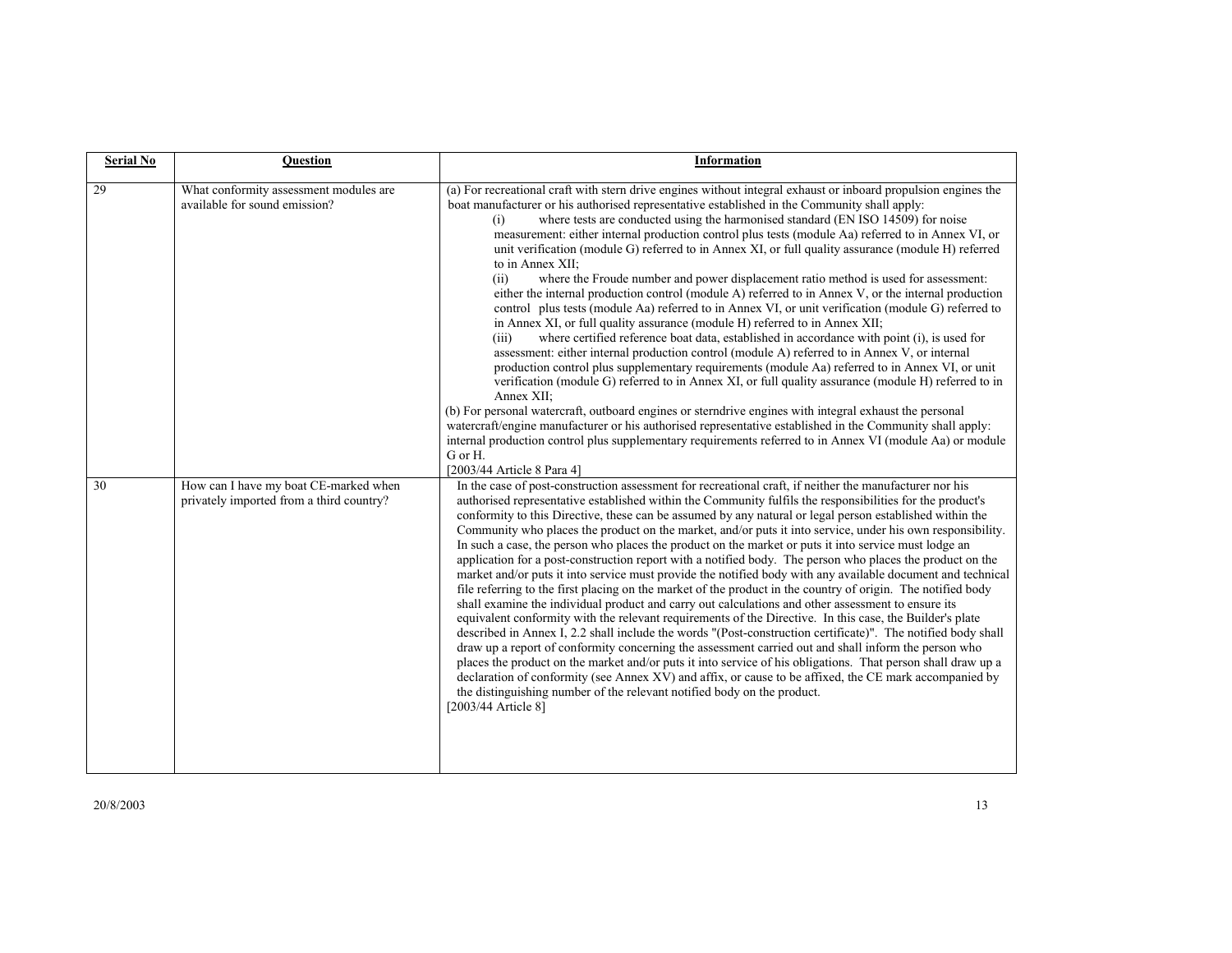| <b>Serial No</b> | <b>Ouestion</b>                                                          | <b>Information</b>                                                                                                                                                                                                                                                                                                                                                                                                                                                                                                                                                                                                                                                                                                                                                                                                                                                                                                                                                                                                                                                                                                                                                                                                                                                                  |  |  |  |
|------------------|--------------------------------------------------------------------------|-------------------------------------------------------------------------------------------------------------------------------------------------------------------------------------------------------------------------------------------------------------------------------------------------------------------------------------------------------------------------------------------------------------------------------------------------------------------------------------------------------------------------------------------------------------------------------------------------------------------------------------------------------------------------------------------------------------------------------------------------------------------------------------------------------------------------------------------------------------------------------------------------------------------------------------------------------------------------------------------------------------------------------------------------------------------------------------------------------------------------------------------------------------------------------------------------------------------------------------------------------------------------------------|--|--|--|
| 31               | What are the definitions of design categories for<br>recreational craft? | For the purposes of this Annex the term "craft" shall cover recreational craft and personal watercraft.                                                                                                                                                                                                                                                                                                                                                                                                                                                                                                                                                                                                                                                                                                                                                                                                                                                                                                                                                                                                                                                                                                                                                                             |  |  |  |
|                  |                                                                          | Wind force<br>Significant wave height<br>Design category<br>(Beaufort scale)<br>(H <sup>1</sup> / <sub>3</sub> metres)                                                                                                                                                                                                                                                                                                                                                                                                                                                                                                                                                                                                                                                                                                                                                                                                                                                                                                                                                                                                                                                                                                                                                              |  |  |  |
|                  |                                                                          | exceeding 8<br>exceeding 4<br>$A - "Ocean"$<br>$B - "Offshore"$<br>up to, and including, 8<br>up to, and including, 4<br>$C - "Inshore"$<br>up to, and including, 6<br>up to, and including, 2<br>D - "Sheltered waters"<br>up to, and including, $0,3$<br>up to, and including, 4                                                                                                                                                                                                                                                                                                                                                                                                                                                                                                                                                                                                                                                                                                                                                                                                                                                                                                                                                                                                  |  |  |  |
|                  |                                                                          | Definitions:<br>A. OCEAN: Designed for extended voyages where conditions may exceed wind force 8 (Beaufort<br>scale) and significant wave heights of 4 m and above but excluding abnormal conditions, and<br>vessels largely self-sufficient<br>B. OFFSHORE: Designed for offshore voyages where conditions up to, and including, wind force<br>8 and significant wave heights up to, and including, 4 m may be experienced.<br>C. INSHORE: Designed for voyages in coastal waters, large bays, estuaries, lakes and rivers<br>where conditions up to, and including, wind force 6 and significant wave heights up to, and<br>including, 2 m may be experienced.<br>D. SHELTERED WATERS - Designed for voyages on sheltered coastal waters, small bays, small<br>lakes, rivers and canals when conditions up to, and including, wind force 4 and significant<br>wave heights up to, and including, 0,3 m may be experienced, with occasional waves of 0,5 m<br>maximum height, for example from passing vessels.<br>Craft in each Category must be designed and constructed to withstand these parameters in respect of stability,<br>buoyancy, and other relevant essential requirements listed in Annex I, and to have good handling<br>characteristics.<br>$[2003/44$ Annex 1 A] |  |  |  |
| 32               | How must a craft be identified?                                          | Craft Identification: Each craft shall be marked with an identification number including the following<br>information:<br>- manufacturer's code,<br>- country of manufacture,<br>- unique serial number,<br>- year of production,<br>- model year.<br>The relevant harmonized standard (EN ISO 10087) gives details of these requirements<br>[2003/44 Annex 1 A para 2.1]                                                                                                                                                                                                                                                                                                                                                                                                                                                                                                                                                                                                                                                                                                                                                                                                                                                                                                           |  |  |  |
| 33               | What information must the Builder's Plate<br>include?                    | Builder's plate: Each craft shall carry a permanently affixed plate mounted separately from the boat hull identification<br>number, containing the following information:<br>manufacturer's name,<br>CE marking (see Annex IV),<br>boat design category according to section 1,                                                                                                                                                                                                                                                                                                                                                                                                                                                                                                                                                                                                                                                                                                                                                                                                                                                                                                                                                                                                     |  |  |  |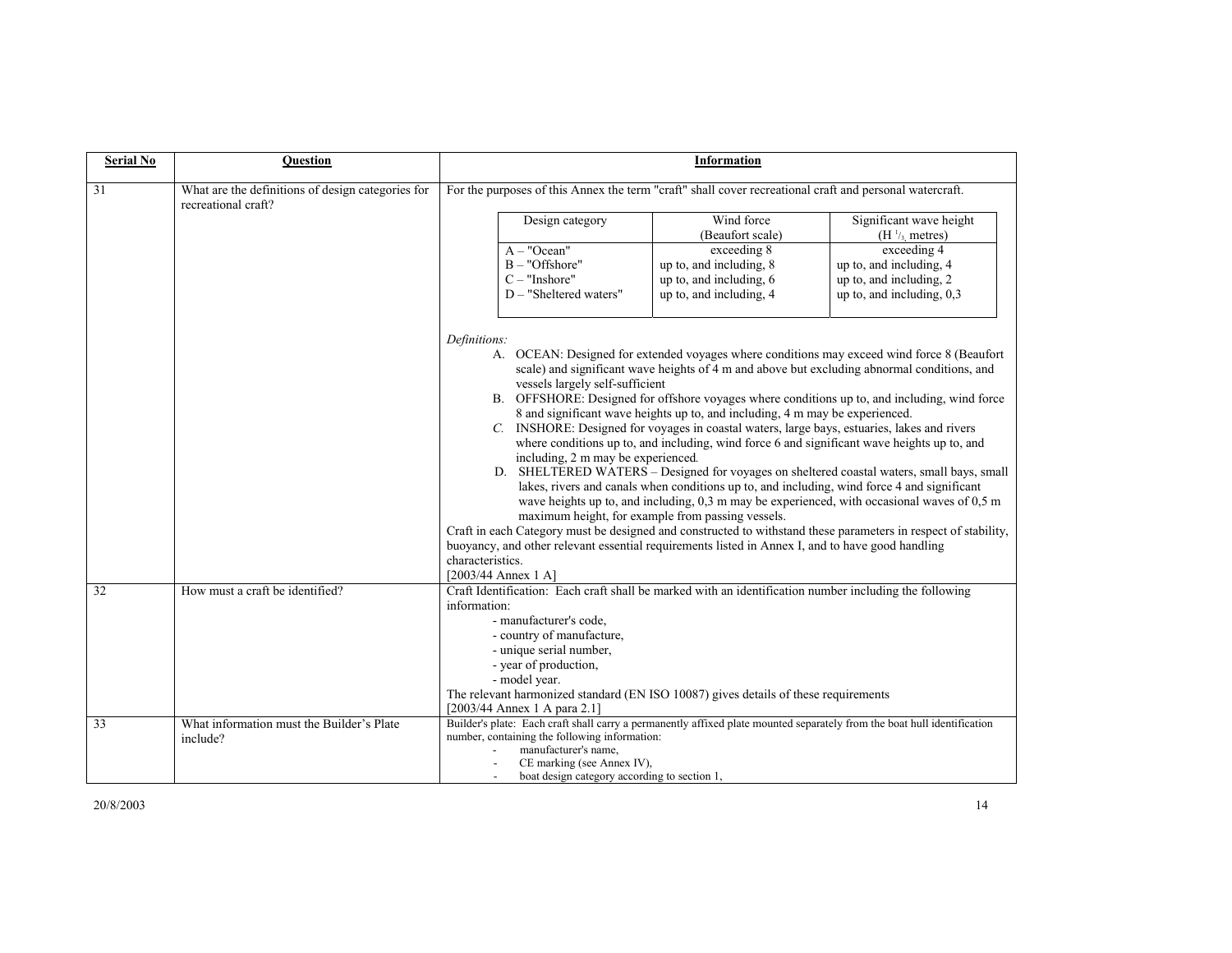| <b>Serial No</b> | <b>Question</b>                                                                                       | <b>Information</b>                                                                                                                                                                                                                                                                                                                                                                                                                                                                                                                                                                                                                                                                                                                                                                                                                                                                                                                                                                                                                                                                                                                                                                                                                                                                                                                                                                                                                                                                                                                                                                                                                                                                                                                                                                                                                                                                                                                                                                                                                                            |
|------------------|-------------------------------------------------------------------------------------------------------|---------------------------------------------------------------------------------------------------------------------------------------------------------------------------------------------------------------------------------------------------------------------------------------------------------------------------------------------------------------------------------------------------------------------------------------------------------------------------------------------------------------------------------------------------------------------------------------------------------------------------------------------------------------------------------------------------------------------------------------------------------------------------------------------------------------------------------------------------------------------------------------------------------------------------------------------------------------------------------------------------------------------------------------------------------------------------------------------------------------------------------------------------------------------------------------------------------------------------------------------------------------------------------------------------------------------------------------------------------------------------------------------------------------------------------------------------------------------------------------------------------------------------------------------------------------------------------------------------------------------------------------------------------------------------------------------------------------------------------------------------------------------------------------------------------------------------------------------------------------------------------------------------------------------------------------------------------------------------------------------------------------------------------------------------------------|
|                  |                                                                                                       | manufacturer's maximum recommended load derived from section 3.6 excluding the weight of the<br>contents of the fixed tanks when full<br>number of persons recommended by the manufacturer for which the boat was designed to carry when<br>under way.<br>The relevant harmonized standard (EN ISO 14945) gives details of these requirements.<br>[2003/44 Annex 1 A para 2.2]                                                                                                                                                                                                                                                                                                                                                                                                                                                                                                                                                                                                                                                                                                                                                                                                                                                                                                                                                                                                                                                                                                                                                                                                                                                                                                                                                                                                                                                                                                                                                                                                                                                                                |
| 34               | What protection is required from falling<br>overboard?                                                | Depending on the design category, craft shall be designed to minimize the risks of falling overboard and to<br>facilitate re-boarding.<br>The relevant harmonized standard (EN ISO 15085) gives details of these requirements<br>[2003/44 Annex 1 A para 2.3]                                                                                                                                                                                                                                                                                                                                                                                                                                                                                                                                                                                                                                                                                                                                                                                                                                                                                                                                                                                                                                                                                                                                                                                                                                                                                                                                                                                                                                                                                                                                                                                                                                                                                                                                                                                                 |
| $\overline{35}$  | What visibility must exist from the main<br>steering position of motor boats?                         | For motor boats, the main steering position shall give the operator, under normal conditions of use (speed and<br>load), good all-round visibility<br>The relevant harmonized standard (EN ISO 11591) gives details of these requirements<br>[2003/44 Annex 1 A para 2.4]                                                                                                                                                                                                                                                                                                                                                                                                                                                                                                                                                                                                                                                                                                                                                                                                                                                                                                                                                                                                                                                                                                                                                                                                                                                                                                                                                                                                                                                                                                                                                                                                                                                                                                                                                                                     |
| 36<br>37         | What information must the owners' manual<br>include?<br>What automatic safety devices do PWC require? | Craft: Each craft shall be provided with an owner's manual in the official Community language or languages<br>which may be determined by the Member State in which it is marketed in accordance with the Treaty. This<br>manual should draw particular attention to risks of fire and flooding and shall contain the information listed<br>in sections 2.2, 3.6 and 4 as well as the unladen weight of the craft in kilograms.<br>[2003/44 Annex 1 A para 2.5]<br>Engines: Each engine shall be provided with an Owner's Manual in the Community language or languages,<br>which may be determined by the Member State in which the engine is to be marketed. This manual shall:<br>(a) provide instructions for the installation and maintenance needed to assure the proper<br>functioning of the engine to meet the requirements of paragraph 3, (Durability);<br>(b) specify the power of the engine when measured in accordance with the harmonised standard.<br>$[2003/44$ Annex 1 B para 4]<br>Sound/Exhaust: For recreational craft with inboard engine or stern drive engines with or without integral<br>exhaust and personal watercraft, the Owner's Manual required under Annex I.A Section 2.5, shall include<br>information necessary to maintain the craft and exhaust system in a condition that, insofar as is practicable,<br>will ensure compliance with the specified noise limit values when in normal use.<br>For outboard engines, the Owner's Manual required under Annex I.B.4 shall provide instructions necessary to<br>maintain the outboard engine in a condition, that insofar as is practicable, will ensure compliance with the<br>specified noise limit values when in normal use.<br>The relevant harmonized standard (EN ISO 10240) gives details of these requirements<br>[2003/44 Annex 1 C para 2]<br>Personal watercraft shall be designed either with an automatic engine cut-off or with an automatic device to<br>provide reduced speed, circular, forward movement when the driver dismounts deliberately or falls |
|                  |                                                                                                       | overboard.<br>The relevant harmonized standard (EN ISO 13590) gives details of these requirements<br>[2003/44 Annex 1 A para 5.1.5]                                                                                                                                                                                                                                                                                                                                                                                                                                                                                                                                                                                                                                                                                                                                                                                                                                                                                                                                                                                                                                                                                                                                                                                                                                                                                                                                                                                                                                                                                                                                                                                                                                                                                                                                                                                                                                                                                                                           |
| 38               | What are the specific requirements for fuel<br>installations?                                         | Fuel tanks, lines and hoses shall be secured and separated or protected from any source of significant heat.<br>The material the tanks are made of and their method of construction shall be according to their capacity and                                                                                                                                                                                                                                                                                                                                                                                                                                                                                                                                                                                                                                                                                                                                                                                                                                                                                                                                                                                                                                                                                                                                                                                                                                                                                                                                                                                                                                                                                                                                                                                                                                                                                                                                                                                                                                  |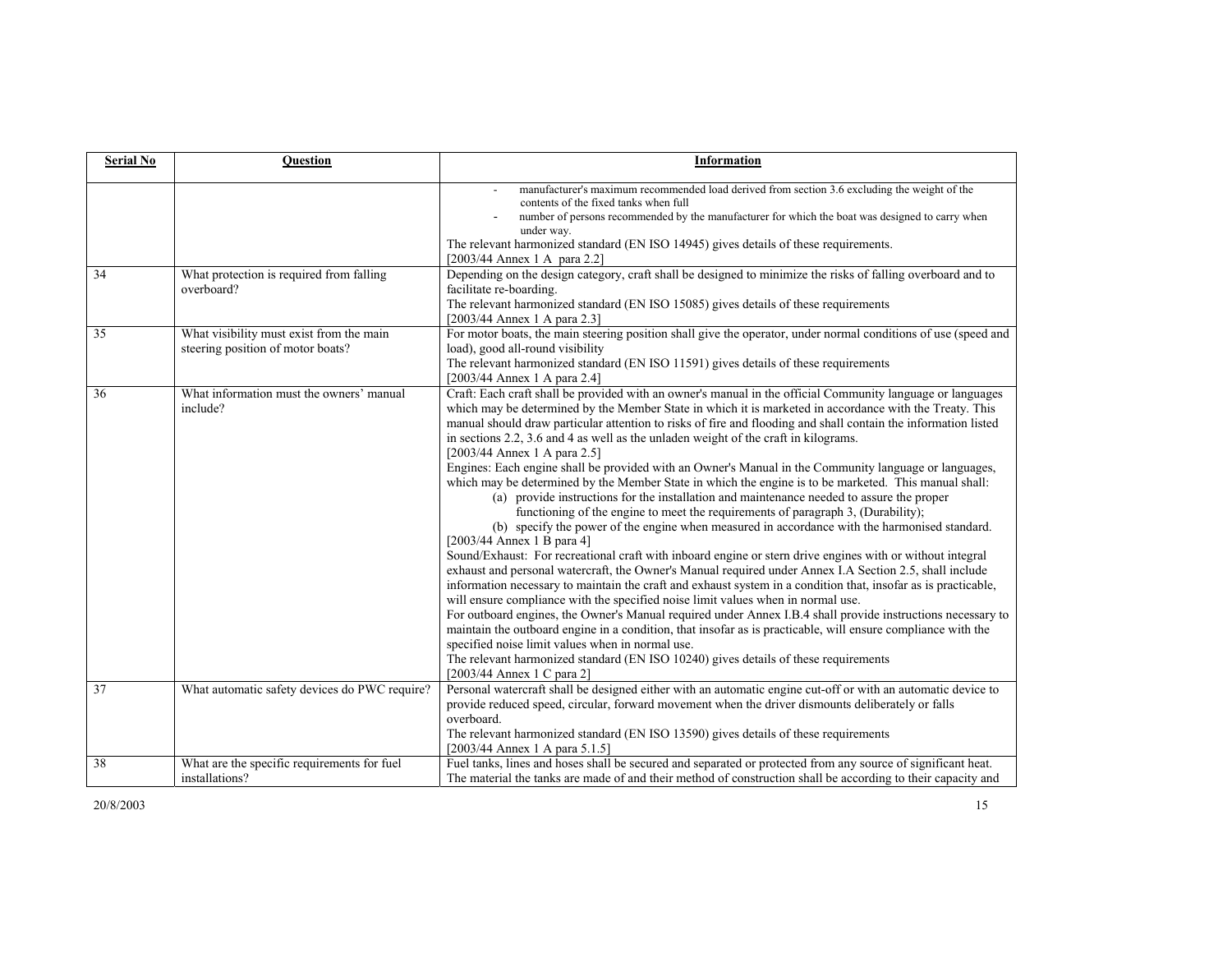| <b>Serial No</b> | Question                                                                                                          | Information                                                                                                                                                                                                                                                                                                                                                                                                                                                                                                                                                                                                                                                                                                                                                                                                                                                                                                                                                                                          |
|------------------|-------------------------------------------------------------------------------------------------------------------|------------------------------------------------------------------------------------------------------------------------------------------------------------------------------------------------------------------------------------------------------------------------------------------------------------------------------------------------------------------------------------------------------------------------------------------------------------------------------------------------------------------------------------------------------------------------------------------------------------------------------------------------------------------------------------------------------------------------------------------------------------------------------------------------------------------------------------------------------------------------------------------------------------------------------------------------------------------------------------------------------|
|                  |                                                                                                                   | the type of fuel. All tank spaces shall be ventilated.<br>Petrol fuel shall be kept in tanks which do not form part of the hull and are:<br>insulated from the engine compartment and from all other source of ignition;<br>(a)<br>separated from living quarters;<br>(b)<br>Diesel fuel may be kept in tanks that are integral with the hull.<br>The relevant harmonized standards (EN ISO 10088, EN ISO 7840, EN ISO 15584, EN ISO 16147) give<br>details of these requirements<br>[2003/44 Annex 1 A para 5.2.2]                                                                                                                                                                                                                                                                                                                                                                                                                                                                                  |
| 39               | What fire fighting equipment is required?                                                                         | Craft shall be supplied with fire-fighting equipment appropriate to the fire hazard, or the position and<br>capacity of fire fighting equipment appropriate to the fire hazard shall be indicated. The craft shall not be put<br>into service until the appropriate fire fighting equipment is in place. Petrol engine enclosures shall be<br>protected by a fire extinguishing system that avoids the need to open the enclosure in the event of fire.<br>Where fitted, portable fire extinguishers shall be readily accessible and one shall be so positioned that it can<br>easily be reached from the main steering position of the craft.<br>The relevant harmonized standard (EN ISO 9094) gives details of these requirements<br>[2003/44 Annex 1 A para 5.6.2]                                                                                                                                                                                                                               |
| 40               | What are the requirements for discharge<br>prevention and installations facilitating delivery<br>ashore of waste? | Craft shall be constructed so as to prevent the accidental discharge of pollutants (oil, fuel, etc.) overboard.<br>Craft fitted with toilets shall have either:<br>(a) holding tanks, or<br>(b) provision to fit holding tanks.<br>Craft with permanently installed holding tanks shall be fitted with a standard discharge connection to enable pipes of<br>reception facilities to be connected with the craft discharge pipeline.<br>In addition, any through-the-hull pipes for human waste shall be fitted with valves which are capable of<br>being secured in the closed position<br>The relevant harmonized standard (EN ISO 8099) gives details of these requirements<br>[2003/44 Annex 1 A para 5.8]                                                                                                                                                                                                                                                                                       |
| 41               | How must engines be identified?                                                                                   | 1.1 Each engine shall be clearly marked with the following information:<br>engine manufacturer's trademark or trade-name,<br>engine type, engine family, if applicable,<br>a unique engine identification number,<br>CE marking, if required under Article 10.<br>These marks must be durable for the normal life of the engine and must be clearly legible and<br>1.2.<br>indelible. If labels or plates are used, they must be attached in such a manner that the fixing is durable<br>for the normal life of the engine, and the labels/plates cannot be removed without destroying or<br>defacing them.<br>These marks must be secured to an engine part necessary for normal engine operation and not<br>1.3.<br>normally requiring replacement during the engine life.<br>These marks must be located so as to be readily visible to the average person after the engine has been<br>1.4.<br>assembled with all the components necessary for engine operation.<br>$[2003/44$ Annex 1 B para 1] |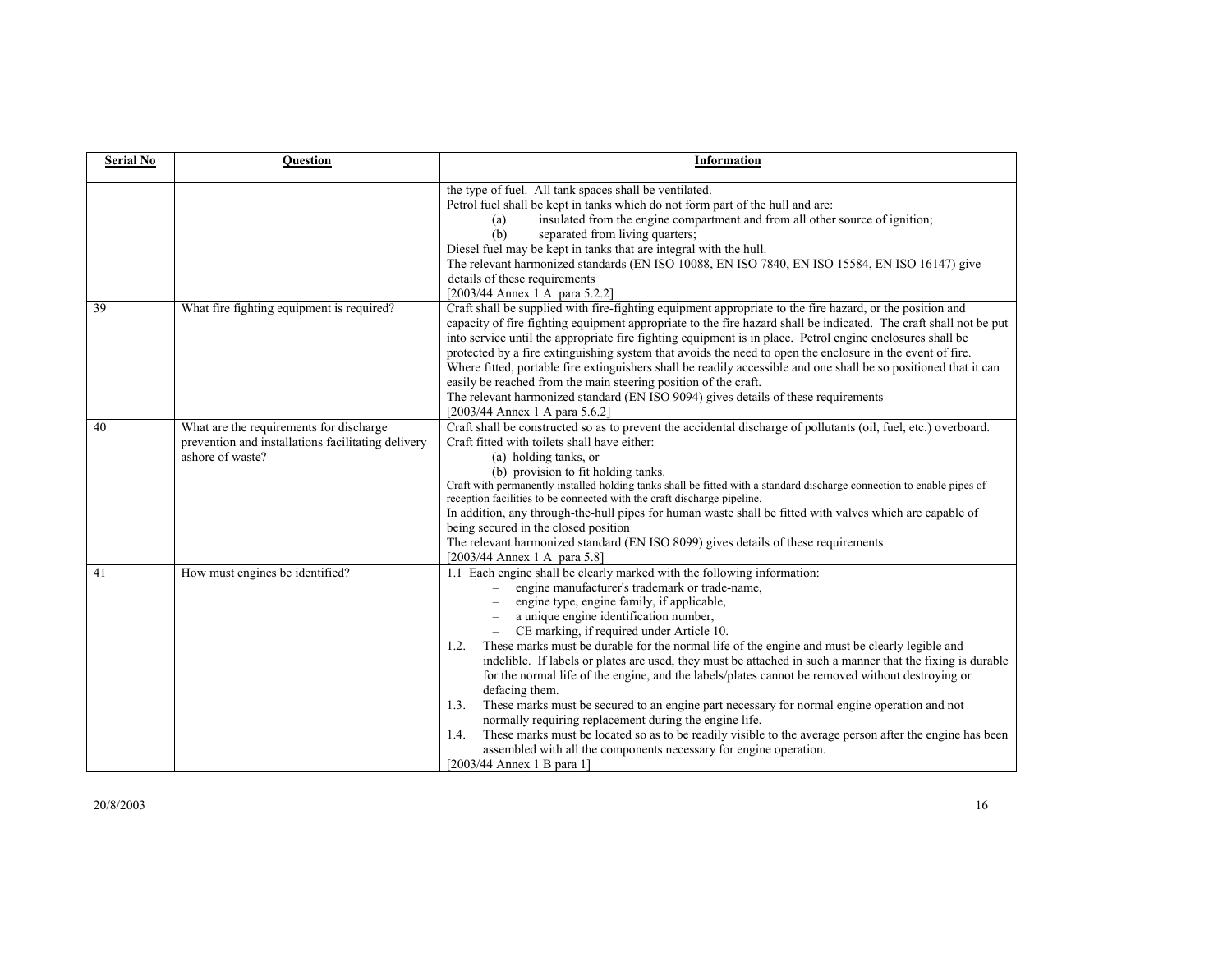| <b>Serial No</b> | <b>Question</b>                               | Information                                                                                                                                                                                                                                                                                                                                                                                                                                                                                                                                                                                                                                                                                  |                         |                          |                |      |                       |             |                                                                                             |                                                                                                                                                                                             |
|------------------|-----------------------------------------------|----------------------------------------------------------------------------------------------------------------------------------------------------------------------------------------------------------------------------------------------------------------------------------------------------------------------------------------------------------------------------------------------------------------------------------------------------------------------------------------------------------------------------------------------------------------------------------------------------------------------------------------------------------------------------------------------|-------------------------|--------------------------|----------------|------|-----------------------|-------------|---------------------------------------------------------------------------------------------|---------------------------------------------------------------------------------------------------------------------------------------------------------------------------------------------|
| 42               | What are the engine emissions limit values?   | Propulsion engines shall be designed, constructed and assembled so that when correctly installed and in<br>normal use, emissions shall not exceed the limit values obtained from the following table:                                                                                                                                                                                                                                                                                                                                                                                                                                                                                        |                         |                          |                |      |                       |             |                                                                                             |                                                                                                                                                                                             |
|                  |                                               |                                                                                                                                                                                                                                                                                                                                                                                                                                                                                                                                                                                                                                                                                              |                         |                          |                |      | Table 1               |             |                                                                                             |                                                                                                                                                                                             |
|                  |                                               |                                                                                                                                                                                                                                                                                                                                                                                                                                                                                                                                                                                                                                                                                              |                         | Carbon Monoxide          |                |      | Hydrocarbons          |             | Nitrogen<br>oxides                                                                          | Particulates                                                                                                                                                                                |
|                  |                                               | $CO = A + B/P_N^n$<br>Type<br>g/kWh                                                                                                                                                                                                                                                                                                                                                                                                                                                                                                                                                                                                                                                          |                         | $HC = A + B/PN$<br>g/kWh |                |      | NO <sub>x</sub> g/kWh | PT g/kWh    |                                                                                             |                                                                                                                                                                                             |
|                  |                                               |                                                                                                                                                                                                                                                                                                                                                                                                                                                                                                                                                                                                                                                                                              | A                       | B                        | $\mathbf n$    | A    | B                     | $\mathbf n$ |                                                                                             |                                                                                                                                                                                             |
|                  |                                               | Two-stroke<br>spark<br>ignition                                                                                                                                                                                                                                                                                                                                                                                                                                                                                                                                                                                                                                                              | 150.0                   | 600.0                    | 1,0            | 30.0 | 100.0                 | 0,75        | 10,0                                                                                        | Not<br>applicable                                                                                                                                                                           |
|                  |                                               | Four-stroke<br>spark<br>ignition                                                                                                                                                                                                                                                                                                                                                                                                                                                                                                                                                                                                                                                             | 150,0                   | 600,0                    | 1,0            | 6.0  | 50,0                  | 0,75        | 15,0                                                                                        | <b>Not</b><br>applicable                                                                                                                                                                    |
|                  |                                               | Compression<br>ignition                                                                                                                                                                                                                                                                                                                                                                                                                                                                                                                                                                                                                                                                      | 5.0                     | $\Omega$                 | $\overline{0}$ | 1.5  | 2,0                   | 0.5         | 9,8                                                                                         | 1,0                                                                                                                                                                                         |
| 43               | What is the harmonised standard for measuring | ISO 8178).<br>[2003/44 Annex 1 B para 2]<br><b>EN ISO 8178</b>                                                                                                                                                                                                                                                                                                                                                                                                                                                                                                                                                                                                                               |                         |                          |                |      |                       |             |                                                                                             | Where A, B and n are constants in accordance with the table, $P_N$ is the rated engine power in<br>kW and the exhaust emissions are measured in accordance with the harmonised standard (EN |
|                  | engine exhaust emissions?                     |                                                                                                                                                                                                                                                                                                                                                                                                                                                                                                                                                                                                                                                                                              |                         |                          |                |      |                       |             |                                                                                             |                                                                                                                                                                                             |
| 44               | What engine duty cycles must be used?         | For engines above 130 kW either E3 (IMO) or E5 (recreational marine) duty cycles may be used<br>[2003/44 Annex 1 B para 2]                                                                                                                                                                                                                                                                                                                                                                                                                                                                                                                                                                   |                         |                          |                |      |                       |             |                                                                                             |                                                                                                                                                                                             |
| 45               | What reference fuels must be used?            | The reference fuels to be used for the emissions test for engines fuelled with petrol and diesel shall be as<br>specified in Directive 98/69/EC (Annex IX, Tables 1 and 2), and for those engines fuelled with Liquefied<br>Petroleum Gas as specified in Directive 98/77/EC.<br>[2003/44 Annex 1 B para 2]                                                                                                                                                                                                                                                                                                                                                                                  |                         |                          |                |      |                       |             |                                                                                             |                                                                                                                                                                                             |
| 46               | What are the engine durability requirements?  | The manufacturer of the engine shall supply engine installation and maintenance instructions, which if<br>applied should mean that the engine in normal use will continue to comply with the above limits throughout<br>the normal life of the engine and under normal conditions of use.<br>This information shall be obtained by the engine manufacturer by use of prior endurance testing, based on<br>normal operating cycles, and by calculation of component fatigue so that the necessary maintenance<br>instructions may be prepared by the manufacturer and issued with all new engines when first placed on the<br>market.<br>The normal life of the engine is considered to mean: | whichever occurs first; |                          |                |      |                       |             | (a) inboard or stern drive engines with or without integral exhaust: 480 hours or 10 years, |                                                                                                                                                                                             |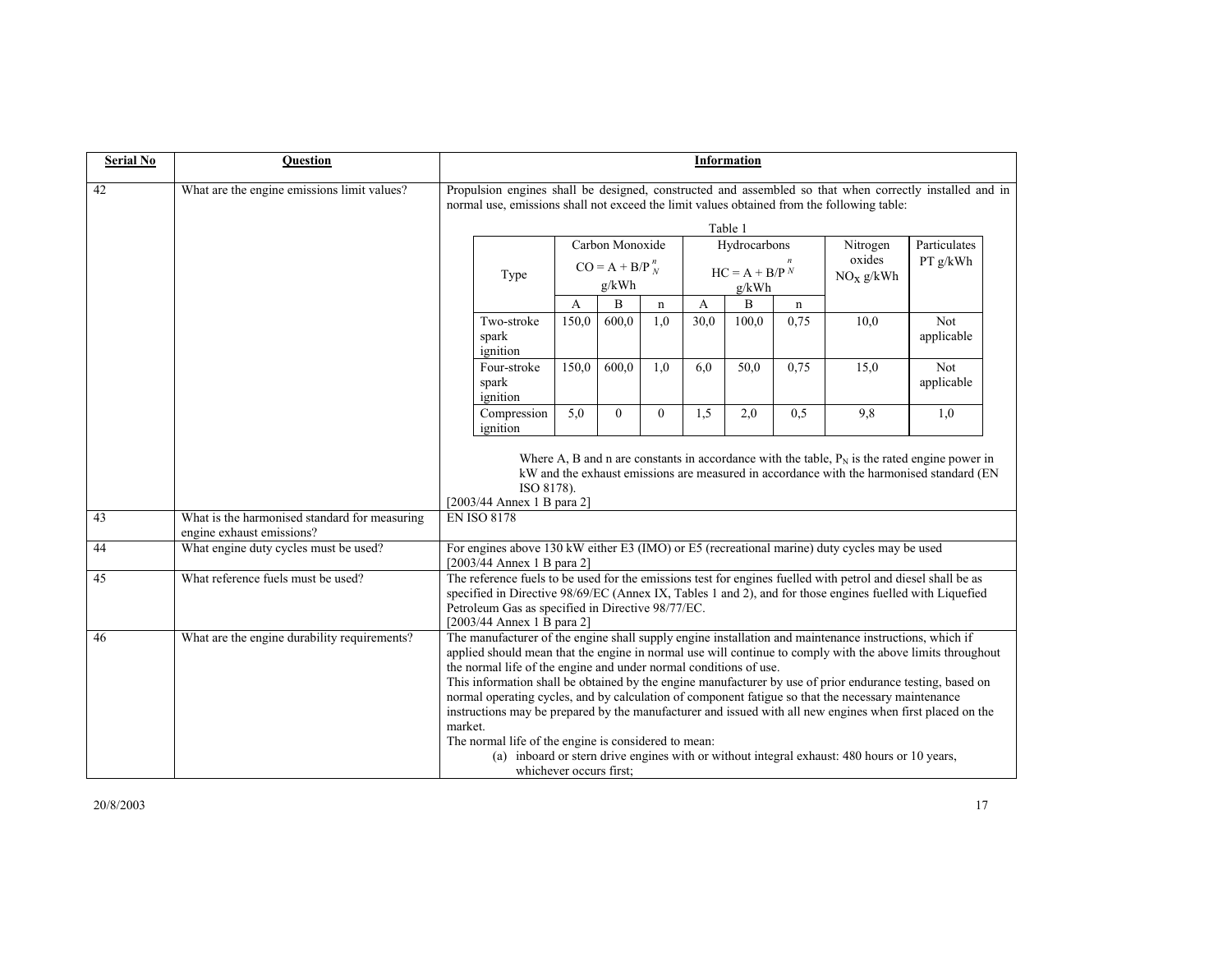| <b>Serial No</b> | <b>Ouestion</b>                                                                      | <b>Information</b>                                                                                                                                                                                                                                                                                                                                                                                                                                                                                                      |                                                                                                                                                                                                                                                                                                                                                                                                            |                                                                                                                                                                                                                                                                                                                                                                                                          |  |  |
|------------------|--------------------------------------------------------------------------------------|-------------------------------------------------------------------------------------------------------------------------------------------------------------------------------------------------------------------------------------------------------------------------------------------------------------------------------------------------------------------------------------------------------------------------------------------------------------------------------------------------------------------------|------------------------------------------------------------------------------------------------------------------------------------------------------------------------------------------------------------------------------------------------------------------------------------------------------------------------------------------------------------------------------------------------------------|----------------------------------------------------------------------------------------------------------------------------------------------------------------------------------------------------------------------------------------------------------------------------------------------------------------------------------------------------------------------------------------------------------|--|--|
|                  |                                                                                      | (b) personal watercraft engines: 350 hours or 5 years, whichever occurs first;<br>(c) outboard engines: 350 hours or 10 years, whichever occurs first.<br>[2003/44 Annex 1 B para 3]                                                                                                                                                                                                                                                                                                                                    |                                                                                                                                                                                                                                                                                                                                                                                                            |                                                                                                                                                                                                                                                                                                                                                                                                          |  |  |
| 47               | What engine documentation is required?                                               | Each engine shall be provided with an Owner's Manual in the Community language or languages, which may<br>be determined by the Member State in which the engine is to be marketed. This manual shall:<br>(c) provide instructions for the installation and maintenance needed to assure the proper<br>functioning of the engine to meet the requirements of paragraph 3, (Durability);<br>(d) specify the power of the engine when measured in accordance with the harmonised standard.<br>$[2003/44$ Annex 1 B para 4] |                                                                                                                                                                                                                                                                                                                                                                                                            |                                                                                                                                                                                                                                                                                                                                                                                                          |  |  |
| 48               | What are the essential requirements for noise<br>emissions?                          | Recreational craft with inboard or stern drive engines without integral exhaust, personal watercraft and<br>outboard engines and stern drive engines with integral exhaust shall be designed, constructed and assembled<br>so that noise emissions measured in accordance with tests defined in the harmonised standard (EN ISO)<br>14509) shall not exceed the limit values in the following table:<br>Table 2                                                                                                         |                                                                                                                                                                                                                                                                                                                                                                                                            |                                                                                                                                                                                                                                                                                                                                                                                                          |  |  |
|                  |                                                                                      |                                                                                                                                                                                                                                                                                                                                                                                                                                                                                                                         | Single Engine Power                                                                                                                                                                                                                                                                                                                                                                                        | Maximum Sound Pressure<br>Level = $Lp$ ASmax                                                                                                                                                                                                                                                                                                                                                             |  |  |
|                  |                                                                                      |                                                                                                                                                                                                                                                                                                                                                                                                                                                                                                                         | In kW                                                                                                                                                                                                                                                                                                                                                                                                      | In dB                                                                                                                                                                                                                                                                                                                                                                                                    |  |  |
|                  |                                                                                      |                                                                                                                                                                                                                                                                                                                                                                                                                                                                                                                         | $P_N \leq 10$                                                                                                                                                                                                                                                                                                                                                                                              | 67<br>72                                                                                                                                                                                                                                                                                                                                                                                                 |  |  |
|                  |                                                                                      |                                                                                                                                                                                                                                                                                                                                                                                                                                                                                                                         | $10 < P_N \le 40$<br>$P_N > 40$                                                                                                                                                                                                                                                                                                                                                                            | 75                                                                                                                                                                                                                                                                                                                                                                                                       |  |  |
| 49               | What methods are available to demonstrate<br>compliance with the sound limit values? | $\overline{\phantom{0}}$                                                                                                                                                                                                                                                                                                                                                                                                                                                                                                | level in dB.<br>For twin-engine and multiple-engine units of all engine types an allowance of 3 dB may be applied.<br>[2003/44 Annex 1 C para 1]<br>at 25m distance.<br>noise requirements if they have a Froude number of $\leq 1.1$ and a power displacement ratio<br>of $\leq$ 40 and where the engine and exhaust system are installed in accordance with the engine<br>manufacturer's specifications. | where PN = rated engine power in kW at rated speed and $L_{pASmax}$ = maximum sound pressure<br>The sound measurement in accordance with EN ISO 14509, which requires a pass-by measurement<br>As an alternative to sound measurement tests, recreational craft with inboard engine configuration or<br>stern drive engine configuration, without integral exhaust, shall be deemed to comply with these |  |  |
|                  |                                                                                      |                                                                                                                                                                                                                                                                                                                                                                                                                                                                                                                         |                                                                                                                                                                                                                                                                                                                                                                                                            | "Froude number" shall be calculated by dividing the maximum boat speed $V(m/s)$ by the square<br>root of the waterline length lwl (m.) multiplied by a given gravitational constant, $(g = 9.8 \text{ m/s}^2)$                                                                                                                                                                                           |  |  |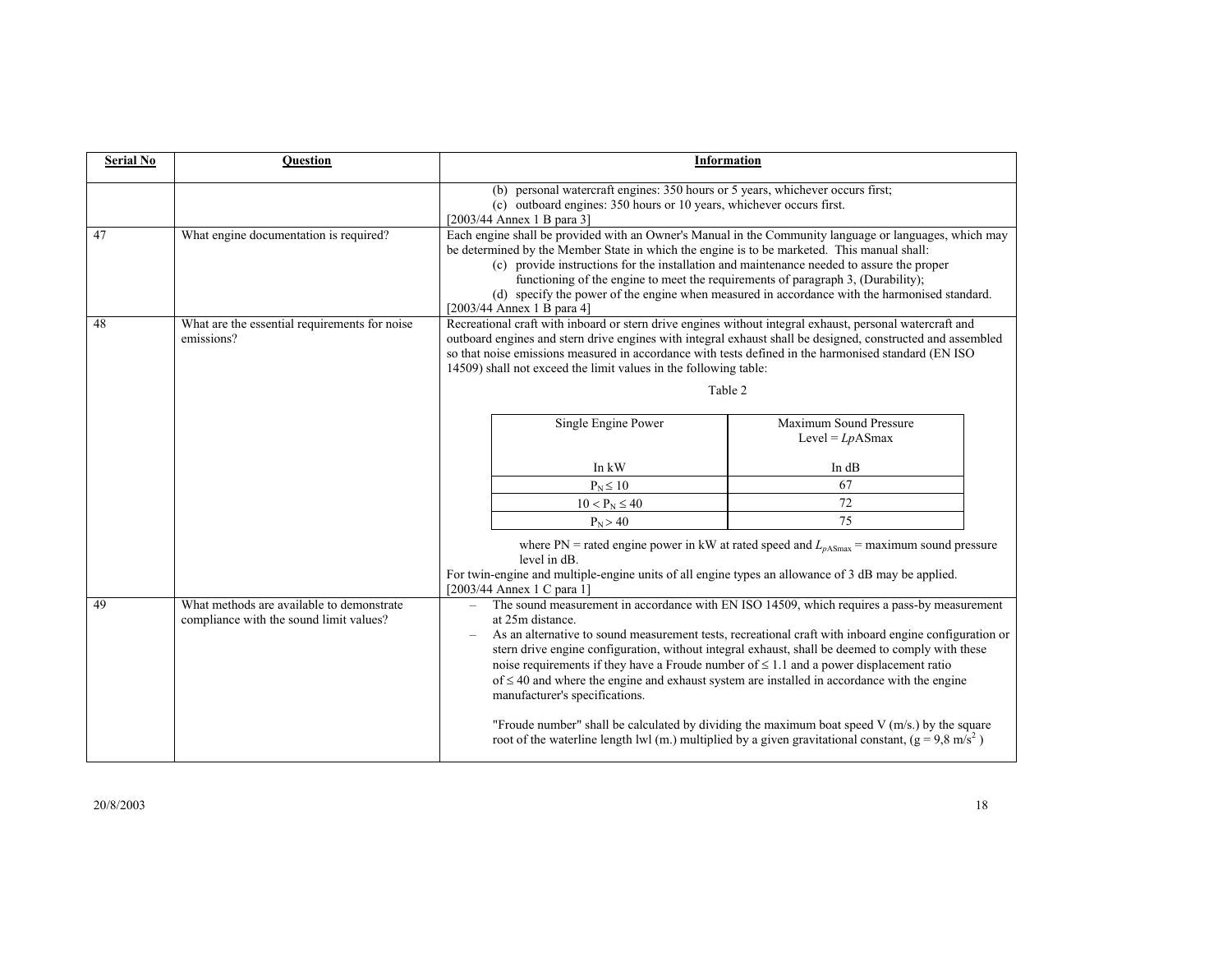| <b>Serial No</b> | <b>Question</b>                                                                                                                                                   | <b>Information</b>                                                                                                                                                                                                                                                                                                                                                                                                                                                                                                                                                                                                                                                                                                                                                                                                                                                                                                                                                                                                                                                                                                                                                            |
|------------------|-------------------------------------------------------------------------------------------------------------------------------------------------------------------|-------------------------------------------------------------------------------------------------------------------------------------------------------------------------------------------------------------------------------------------------------------------------------------------------------------------------------------------------------------------------------------------------------------------------------------------------------------------------------------------------------------------------------------------------------------------------------------------------------------------------------------------------------------------------------------------------------------------------------------------------------------------------------------------------------------------------------------------------------------------------------------------------------------------------------------------------------------------------------------------------------------------------------------------------------------------------------------------------------------------------------------------------------------------------------|
|                  |                                                                                                                                                                   | $Fn = \frac{1}{\sqrt{(g.lwl)}}$<br>"Power displacement ratio" shall be calculated by dividing the engine power P (kW) by the boat's<br>displacement D (t) = $\frac{P}{D}$ .<br>As a further alternative to sound measurement tests, recreational craft with inboard or stern drive<br>engine configurations without integral exhaust, shall be deemed to comply with these noise<br>requirements if their key design parameters are the same as or compatible with those of a certified<br>reference boat to tolerances specified in the harmonised standard.<br>"Certified reference boat" shall mean a specific combination of hull/inboard engine or stern drive<br>engine without integral exhaust that has been found to comply with the noise emission<br>requirements, when measured in accordance with section 1.1, and for which all appropriate key<br>design parameters and sound level measurements have been included subsequently in the published<br>list of certified reference boats. (There is at present no available reference boat data)<br>$[2003/44$ Annex 1 C para 1]                                                                                 |
| 50               | Are there special sound allowances for multiple<br>engine installations?                                                                                          | For twin-engine and multiple-engine units of all engine types an allowance of 3 dB may be applied<br>[2003/44 Annex 1 C para 1.1]                                                                                                                                                                                                                                                                                                                                                                                                                                                                                                                                                                                                                                                                                                                                                                                                                                                                                                                                                                                                                                             |
| 51               | What fuel tanks are included in the directive and<br>need to be CE marked?                                                                                        | Fuel tanks intended for fixed installations, which are prefabricated, separate fuel tanks, i.e. those not integral<br>to the structure of the vessel, fabricated prior to installation.<br>[2003/44 Annex II]                                                                                                                                                                                                                                                                                                                                                                                                                                                                                                                                                                                                                                                                                                                                                                                                                                                                                                                                                                 |
| 52               | What fuel tanks are not included in the<br>directive?                                                                                                             | Portable fuel tanks, those that are not only independent of the structure but are not permanently fixed to the<br>boat structure to the extent they may be easily removed.<br>[CC Guide Annex II]                                                                                                                                                                                                                                                                                                                                                                                                                                                                                                                                                                                                                                                                                                                                                                                                                                                                                                                                                                             |
| 53               | What technical documentation must be kept by<br>the manufacturer or authorised representative or<br>the person who places the product on the<br>Community market? | The technical documentation referred to in Annexes V, VII, VIII, IX, XI and XVI must comprise all relevant<br>data or means used by the manufacturer to ensure that components or craft comply with the essential<br>requirements relating to them.<br>The technical documentation shall enable understanding of the design, manufacture and operation of the<br>product, and shall enable assessment of conformity with the requirements of this Directive.<br>The documentation shall contain so far as relevant for assessment:<br>a general description of the type,<br>(a)<br>conceptual design and manufacturing drawings and schemes of components, sub-assemblies,<br>(b)<br>circuits, etc.,<br>descriptions and explanations necessary for the understanding of said drawings and schemes and the<br>(c)<br>operation of the product,<br>a list of the standards referred to in Article 5, applied in full or in part, and descriptions of the<br>(d)<br>solutions adopted to fulfil the essential requirements when the standards referred to in Article 5 have<br>not been applied,<br>results of design calculations made, examinations carried out, etc.,<br>(e) |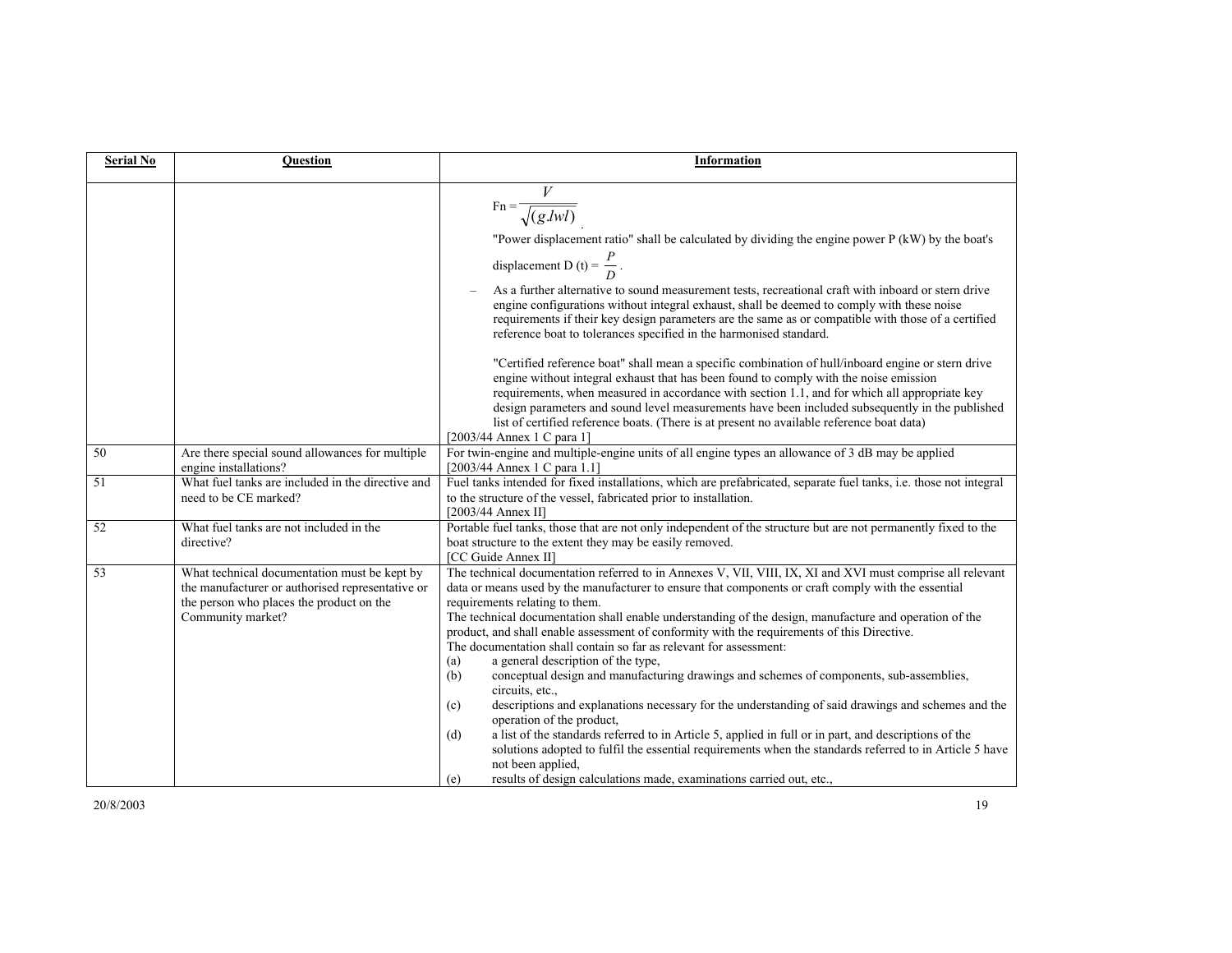| <b>Serial No</b> | Question                                                                                                          | Information                                                                                                                                                                                                                                                                                                                                                                                                                                                                                                                                                                                                                                                                                                                                                                                                                                                                                                                                                                                                                                                                                                                                                                                                                                                                                                                                                                                                                                                                                                                 |  |  |
|------------------|-------------------------------------------------------------------------------------------------------------------|-----------------------------------------------------------------------------------------------------------------------------------------------------------------------------------------------------------------------------------------------------------------------------------------------------------------------------------------------------------------------------------------------------------------------------------------------------------------------------------------------------------------------------------------------------------------------------------------------------------------------------------------------------------------------------------------------------------------------------------------------------------------------------------------------------------------------------------------------------------------------------------------------------------------------------------------------------------------------------------------------------------------------------------------------------------------------------------------------------------------------------------------------------------------------------------------------------------------------------------------------------------------------------------------------------------------------------------------------------------------------------------------------------------------------------------------------------------------------------------------------------------------------------|--|--|
|                  |                                                                                                                   | test reports, or calculations namely on stability according to section 3.2 of the Essential<br>(f)<br>Requirements and on buoyancy according to section 3.3 thereof (Annex I.A),<br>exhaust emissions test reports demonstrating compliance with section 2 of the Essential<br>(g)<br>Requirements (Annex I.B),<br>sound emissions test reports or reference boat data demonstrating compliance with section 1 of the<br>(h)<br>Essential Requirements (Annex I.C).<br>[2003/44 Annex X111]                                                                                                                                                                                                                                                                                                                                                                                                                                                                                                                                                                                                                                                                                                                                                                                                                                                                                                                                                                                                                                 |  |  |
| 54               | What restrictions are placed on notified bodies<br>and their relationship to the recreational marine<br>industry? | The body, its director and the staff responsible for carrying out the verification tests shall not be the<br>designer, manufacturer, supplier or installer of the products referred to in Article 1 which they inspect,<br>nor the authorised representative of any of these parties. They shall not become either involved directly<br>or as authorised representatives in the design, construction, marketing or maintenance of the said<br>products. This does not preclude the possibility of exchanges of technical information between the<br>manufacturer and the body.<br>A notified body must be independent and must not be controlled by the manufacturers or by suppliers.<br>[2003/44 Annex X1V para 1]                                                                                                                                                                                                                                                                                                                                                                                                                                                                                                                                                                                                                                                                                                                                                                                                        |  |  |
| 55               | What requires a Declaration of Conformity?                                                                        | The written declaration of conformity to the provisions of the Directive must always accompany:<br>the recreational craft and the personal watercraft and must be included with the owner's manual<br>(a)<br>(Annex I.A section 2.5),<br>the components, as referred to in Annex II,<br>(b)<br>propulsion engines and must be included with the owner's manual (Annex I.B.4).<br>(c)<br>[2003/44 Annex XV para $1$ ]                                                                                                                                                                                                                                                                                                                                                                                                                                                                                                                                                                                                                                                                                                                                                                                                                                                                                                                                                                                                                                                                                                        |  |  |
| 56               | What must the Declaration of Conformity<br>include?                                                               | The written declaration of conformity shall include the following":<br>name and address of the manufacturer or his authorised representative established in the<br>(a)<br>Community **.<br>description of the product defined in point 1 <sup>***</sup> ,<br>(b)<br>references to the relevant harmonised standards used, or references to the specifications in<br>(c)<br>relation to which conformity is declared,<br>where appropriate, the references of the other Community Directives applied,<br>(d)<br>where appropriate, reference to the EC type-examination certificate issued by a notified body,<br>(e)<br>where appropriate, the name and address of the notified body,<br>(f)<br>identification of the person empowered to sign on behalf of the manufacturer or his authorised<br>(g)<br>representative established within the Community.<br>With regard to:<br>inboard engines and stern drive propulsion engines without integral exhaust,<br>engines type-approved according to Directive 97/68/EC which are in compliance with stage<br>II provided for in section 4.2.3 of Annex I of the latter Directive and,<br>engines type-approved according to Directive 88/77/EEC,<br>the declaration of conformity shall include in addition to the information of point 2, a statement of the<br>manufacturer that the engine will meet the exhaust emission requirements of this Directive, when<br>installed in a recreational craft, in accordance with the manufacturer's supplied instructions and that |  |  |